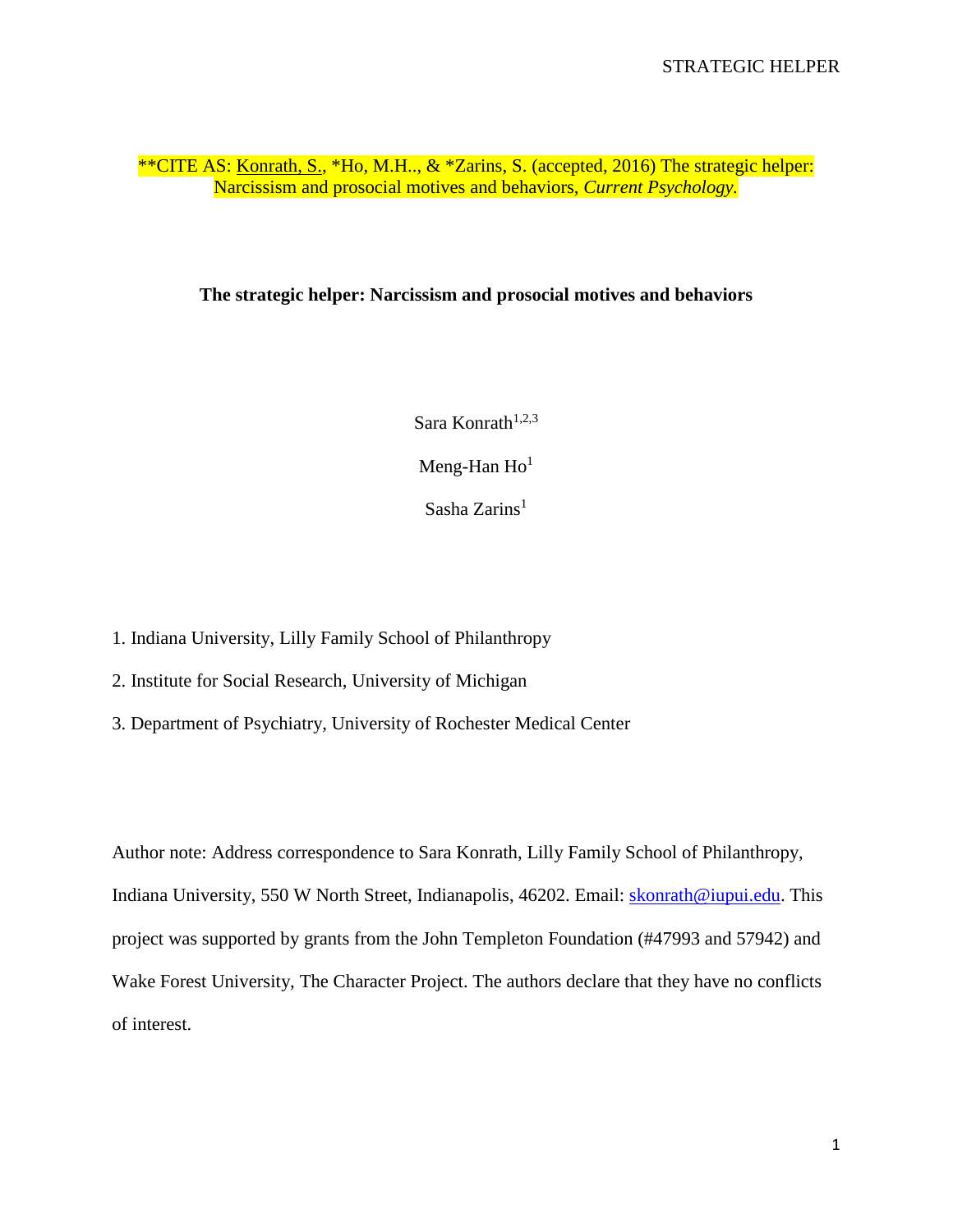# **Abstract**

Across three studies, we examined the relationship between narcissism, prosocial behaviors, and the reasons why people engaged in them. Specifically, we examined how narcissistic people engaged in charitable donations, taking advantage of a naturally occurring mass charitable donation campaign, the ALS "ice bucket challenge" (Study 1). We also examined how narcissism was related to volunteering and other types of prosocial behaviors (Studies 2 and 3). Moreover, we compared and contrasted the prosocial responses of more empathic versus more narcissistic people (Studies 2 and 3). This paper can help scholars and practitioners to determine under which circumstances, and for which reasons, narcissistic people may exhibit prosocial behaviors.

Abstract word count: <106>

Keywords: narcissism, prosocial behavior, empathy, charitable donations, volunteering, motives for volunteering, helping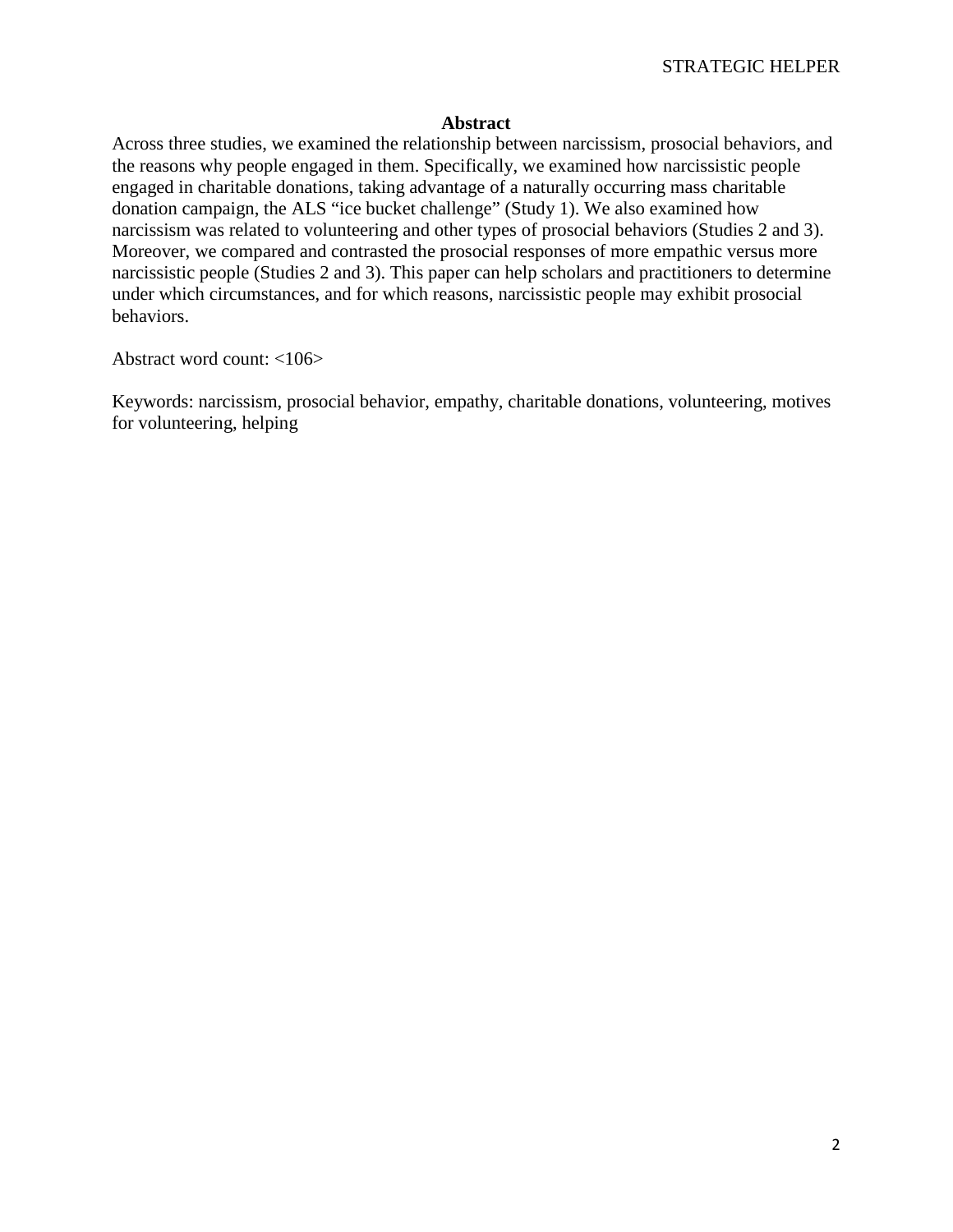"*To give without any reward, or any notice, has a special quality of its own*." ~Anne Morrow Lindbergh

Compared to research on narcissism and aggression, there is much less research on narcissism and prosocial behavior. Prosocial behavior is defined as actions intended to benefit others, and it includes a wide range of behaviors such as cooperating, sharing, giving, helping, and comforting others [\(Batson & Powell,](#page-21-0) 2003). Prosocial behaviors can sometimes be *altruistic*, which is defined as "self-sacrificial helping, or helping in the absence of obvious, external rewards" [\(Batson & Powell, 2003\)](#page-21-0). However, altruism is a motivation and not a behavior, and there are other *egoistic* reasons for prosocial behavior such as to receive praise or attention, to reduce uncomfortable feelings such as guilt, or to receive something in return [\(Batson, 2011\)](#page-21-1). Prosocial behaviors can take many different forms, but in general, they can be separated into more *informal*, everyday prosocial acts outside of formal organizational settings (e.g., letting someone ahead in line; comforting someone who is sad), versus behaviors that occur within more *formal,* organizational settings, such as volunteering or donating money to charitable organizations. In the current paper, we examined the relationship between the personality trait narcissism and both formal and informal prosocial behaviors and motives.

## *Narcissism and prosocial behavior*

Narcissism is a personality trait characterized by excessively high self-esteem and relatively low empathy [\(Miller & Campbell, 2008;](#page-22-0) [Watson, Grisham, Trotter, & Biderman,](#page-23-0)  [1984\)](#page-23-0). Increased narcissism is associated with more self-enhancement on *agentic* traits like intelligence and extraversion rather than *communal* traits like agreeableness and morality [\(Campbell, Rudich, & Sedikides, 2002;](#page-21-2) [Paulhus & John, 1998\)](#page-23-1). There is a robust literature on the interpersonal implications of narcissism. More narcissistic people have difficulties in maintaining close relationships [\(Campbell & Foster, 2002\)](#page-21-3) and are hostile and aggressive, especially when their egos are threatened [\(Bushman & Baumeister, 1998;](#page-21-4) [Fukunishi, Hattori,](#page-22-1)  [Nakamura, & Nakagawa, 1995;](#page-22-1) [Konrath, Bushman, & Campbell, 2006;](#page-22-2) [Reidy, Zeichner, Foster,](#page-23-2)  [& Martinez, 2008;](#page-23-2) [Twenge & Campbell, 2003\)](#page-23-3).

However, only a few studies have directly assessed the relationship between narcissism and prosocial behaviors and motivations. Research on this topic may be so limited because there is an assumption that if narcissism is associated with more antisocial behavior, it must also be associated with less prosocial behavior. However, antisocial behavior and prosocial behavior are not opposite processes. Prosocial behavior is more common and socially normative than antisocial behavior. Moreover, people may behave prosocially for a variety of reasons, and one cannot assume that the presence of prosocial behavior necessarily implies altruistic motives and compassionate emotions.

The *Extended Agency Model* can help to guide predictions about in which situations, and for which reasons, narcissistic people might act prosocially [\(Campbell & Foster, 2007](#page-21-2)). This model posits that narcissism intensifies the rewards experienced from agentic situations such as from having high status and power, while also dampening the rewards from communal experiences such as from having warmth and connection with others. Such a system would lead to an increased focus on success, power, and attention, and a decreased focus on caring for others. Campbell and Foster suggest that the output of such a system is an ever increasing need for *narcissistic esteem* (i.e. proud and dominant feelings), which can be achieved in a variety of ways such as by bragging, showing off, or seeking attention.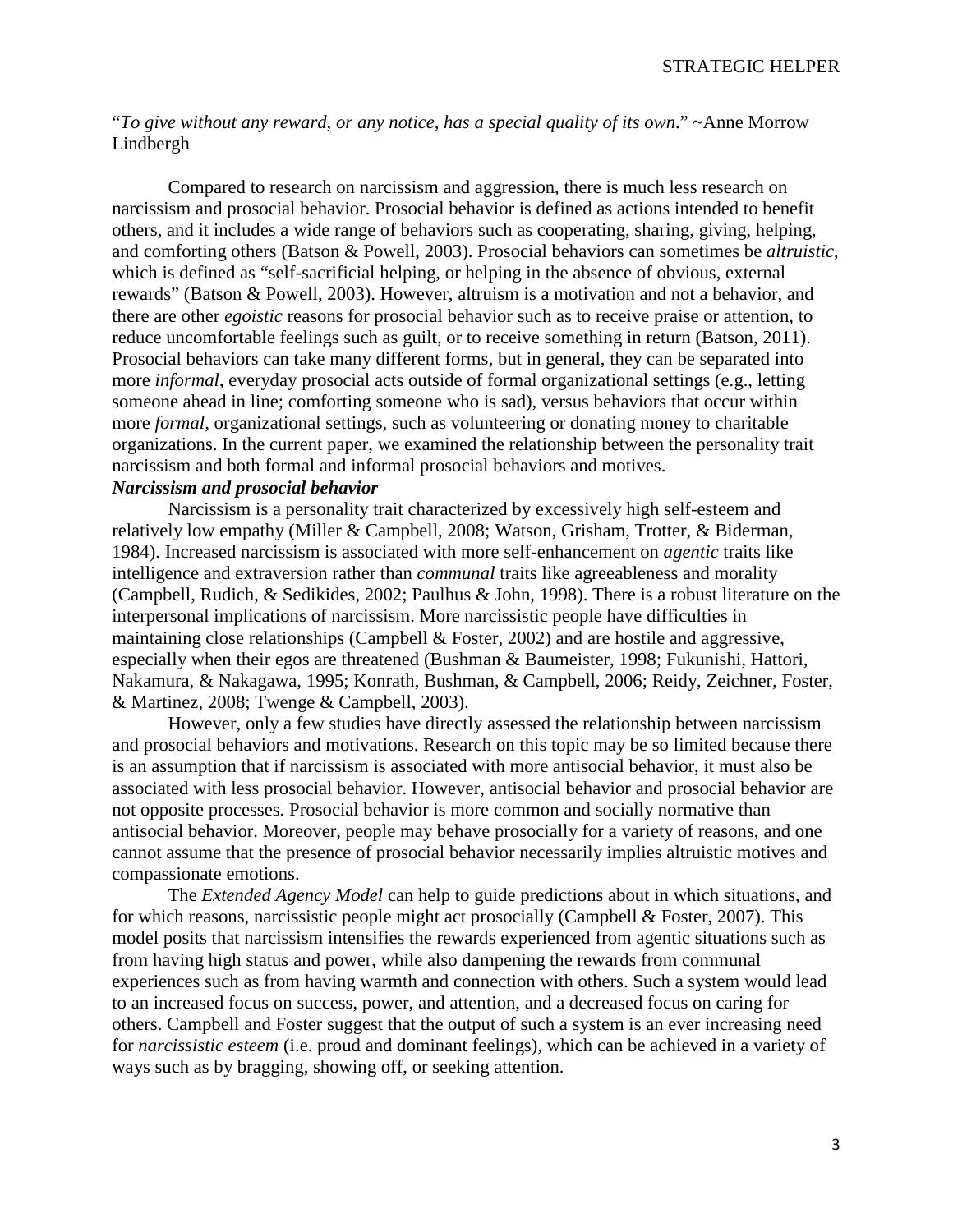Based on this model, we would expect that more narcissistic people would be more likely to engage in prosocial behaviors in order to increase their narcissistic esteem through attention or praise, for example, by giving when others are watching. More narcissistic people should also be more likely to engage in prosocial behaviors in a calculating way that is sensitive to the costs versus benefits of giving or helping. This could be achieved by either *reducing the cost* of prosocial behavior by engaging in relatively low-effort "slacktivism" activities such as posting or sharing a message on social networks [\(Kristofferson, White, & Peloza, 2014\)](#page-22-3) or by *increasing the potential benefits* by being more likely to help when there are current or future rewards. Many people help for the simple reason that others are in need. Yet because more narcissistic people prioritize agency over communal concerns, the motivation to take care of others' needs is likely to be less intrinsically important and rewarding to them. Instead, more narcissistic people are likely to act prosocially as a means to some other end. Thus, in this paper we hypothesize that narcissistic people will be more likely to act prosocially in situations when they can receive something in return, such as attention, praise, or a returned favor.

In terms of frequency of prosocial behaviors, the evidence is mixed. Although some studies have found that more narcissistic people report more frequently engaging in prosocial behaviors [\(Kauten & Barry, 2014;](#page-22-4) [Zhou, Zhou, & Zhang, 2010\)](#page-23-4), another study finds that people who score higher in narcissistic entitlement are less likely to volunteer for nonprofit organizations [\(Brunell, Tumblin, & Buelow, 2014\)](#page-21-5). Yet these studies measured prosocial behaviors in general, rather than specifically asking *which situations* elicit them or *why* people engaged in them. Indeed, one other study found that narcissism is specifically associated with more *self-serving* prosocial behaviors. For example, more narcissistic people were more likely to say that they helped in *public* settings, when others could see them, and that they helped *opportunistically*, when they could receive something in return, such as a returned favor, attention or praise, a line on their resume, or some other reward [\(Eberly-Lewis & Coetzee,](#page-22-5)  [2015\)](#page-22-5). Therefore, more narcissistic people may only engage in prosocial behaviors in certain situations, such as when an audience is present, since acting prosocially in public can enhance their image.

External features of the situation may influence whether more narcissistic people will engage in prosocial behavior, but so might their internal motivations. Yet the literature on narcissism and motivation for prosocial behavior is limited. In terms of more formal and longterm prosocial behaviors such as volunteering for non-profit organizations, there are many different reasons why people get involved, ranging from those that are more focused on helping others to those that are more focused on receiving personal benefits, such as promoting one's career [\(Clary et al., 1998\)](#page-21-6). To our knowledge, there is only one paper that has examined narcissism and motives for volunteering [\(Brunell et al., 2014\)](#page-21-5). It found that among active volunteers, more narcissistic people prioritized career-oriented concerns (Career motive), escaping their own problems (Protective motive), and social concerns (Social motive). These few prior studies rely on self-report measures of prosocial behaviors, and the situations and motives that elicit them.

There is limited research examining narcissism and actual prosocial behavioral responses. These studies found that narcissism (especially narcissistic exploitativeness) was associated with a greater tendency to harvest more natural resources (i.e., forests) in hypothetical resource dilemma games, which in turn, depleted these resources for the larger community [\(Brunell et al.,](#page-21-7)  [2013;](#page-21-7) [Campbell, Bush, Brunell, & Shelton, 2005\)](#page-21-8). In other words, more narcissistic people behaved more selfishly and less prosocially in these games. One other major gap in the literature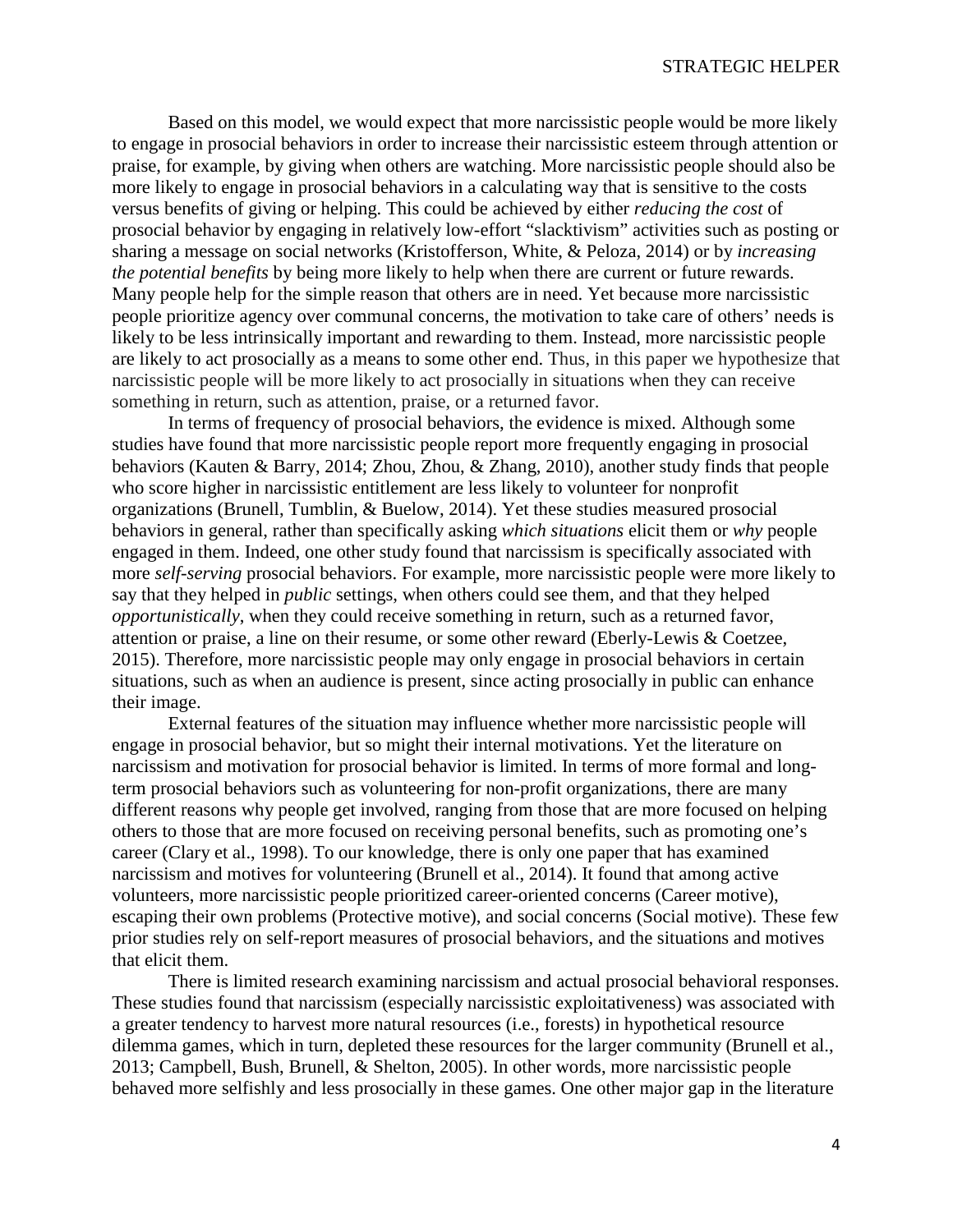is in the domain of charitable donations. No studies that we are aware of have examined the charitable donation behaviors of more narcissistic people.

## *Dispositional empathy and prosocial behavior*

Dispositional empathy is the chronic tendency to respond to the feelings and perspectives of others [\(Davis, 1983\)](#page-21-9). Empathic concern represents the more emotional form of empathy, while perspective taking represents the more cognitive form of it [\(Davis, 1983\)](#page-21-9). Both types of empathy predict a greater likelihood of volunteering and other prosocial behaviors [\(Borman,](#page-21-10)  [Penner, Allen, & Motowidlo, 2001;](#page-21-10) [Eisenberg & Miller, 1987;](#page-22-6) [Underwood & Moore, 1982\)](#page-23-5). Moreover, dispositional empathic concern and perspective taking are both associated with more altruistic motives for volunteering [\(Davis, Hall, & Meyer, 2003\)](#page-21-11). Individuals scoring higher in narcissism report lower empathic concern and perspective taking [\(Watson et al., 1984;](#page-23-0) [Watson &](#page-23-6)  [Morris, 1991\)](#page-23-6), which we believe would diminish the likelihood that they would respond with care and concern to others in need.

Since empathy is an important motivator of prosocial behavior, we also examined the similarities and differences in the prosociality of more empathic versus more narcissistic people in the current paper (Study 3). Only one previous study that we are aware of has done this. When comparing empathy and narcissism as predictors of self-reported prosocial behavior, it found that more empathic people reported *fewer* public and opportunistic prosocial behaviors (i.e., helping to look good) while more narcissistic people reported *more* public and opportunistic prosocial behaviors [\(Eberly-Lewis & Coetzee, 2015\)](#page-22-5). Therefore, even though both empathy [\(Borman et](#page-21-10)  [al., 2001;](#page-21-10) [Eisenberg & Miller, 1987;](#page-22-6) [Underwood & Moore, 1982\)](#page-23-5) and narcissism [\(Kauten &](#page-22-4)  [Barry, 2014;](#page-22-4) [Zhou et al., 2010\)](#page-23-4) are positively associated with self-reported prosocial behaviors, there are differences in the types of situations that typically elicit such prosocial behaviors. However, no research has examined to what extent they differentially predict motives for volunteering. We address this question in the current paper (Study 3).

# *The current paper*

In this paper, we examined the relationship between narcissism and prosocial behaviors. As summarized above, there is only limited research examining the relationship between narcissism and prosocial behavior and we aimed to conceptually replicate and extend these findings. Specifically, we examined the relationship between narcissism and charitable donations (Study 1), which is a novel contribution of this paper. We also examined the relationship between narcissism and the frequency of volunteering (Study 2), community involvement (Study 2), and prosocial behaviors in general (Study 3). Finally, we examined the situations [\(Eberly-](#page-22-5)[Lewis & Coetzee, 2015\)](#page-22-5) and motives [\(Brunell et al., 2014\)](#page-21-5) that elicit prosocial behavior in more narcissistic people, again aiming to conceptually replicate and extend previous work.

In Study 3, we also controlled for the role of social desirability in the narcissismprosocial behavior relationship, which is another novel contribution. Social desirability is either unrelated or negatively related to narcissism [\(Watson et al., 1984;](#page-23-0) [Watson & Morris, 1991\)](#page-23-6), and is also positively associated with empathy [\(Paulhus & Reid, 1991;](#page-23-7) [Watson & Morris, 1991\)](#page-23-6). This suggests that more narcissistic people may be less likely to care about looking morally good or genuinely altruistic to others, which is in line with the Extended Agency Model [\(Campbell &](#page-21-2)  [Foster, 2007](#page-21-2)). It is thus important to control for social desirability in studies examining the relationship between empathy, narcissism, and prosocial behavior. Narcissistic people are clearly sensitive to the presence of others, since they act differently when in public versus alone (e.g. Ferriday, Vartanian, & Mandel, 2011; [Wallace & Baumeister, 2002\)](#page-23-8); they need others as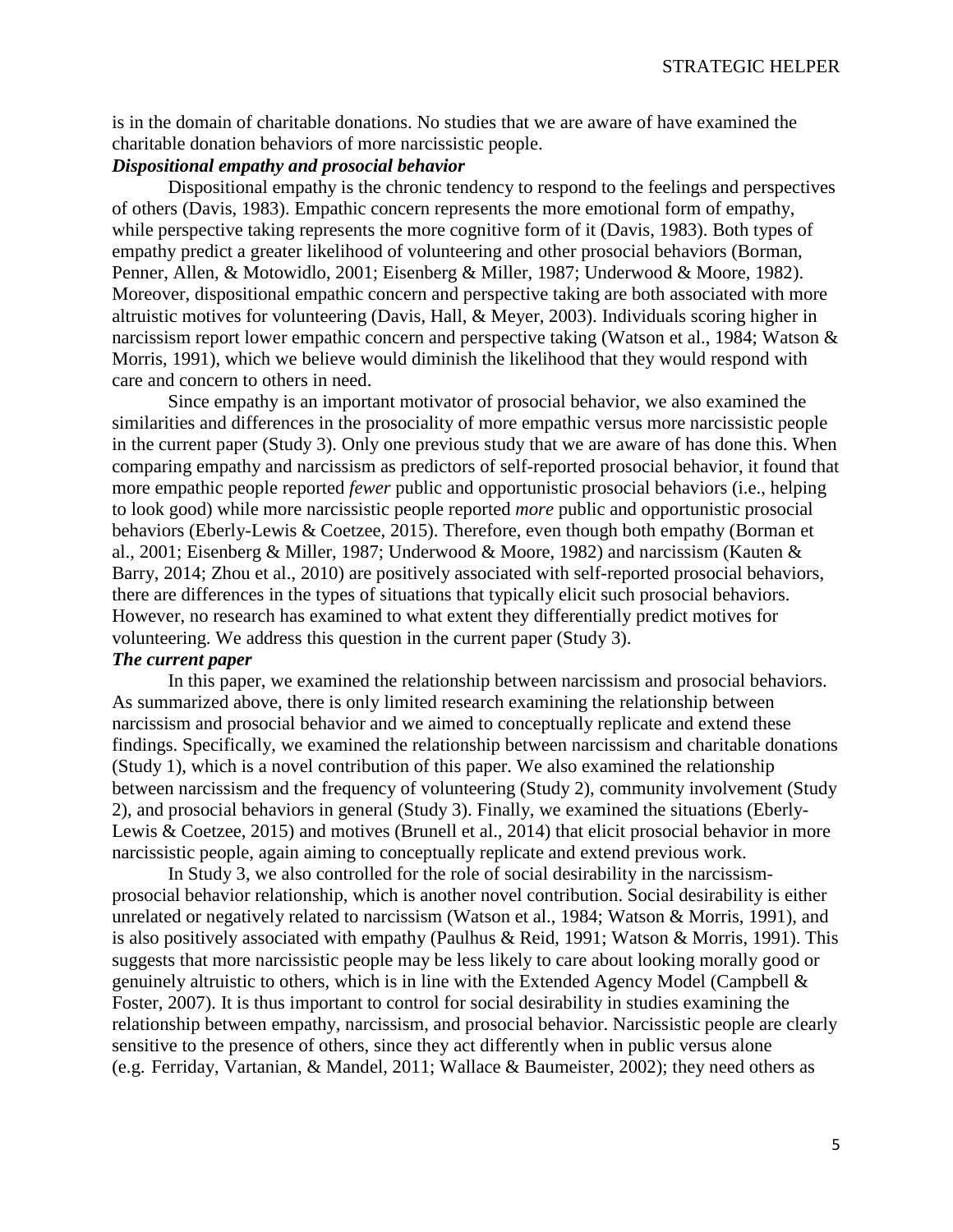important sources to help build their narcissistic esteem. However, the attention from others need not be focused on the genuineness of their prosocial behaviors.

Study 3 additionally compared the motives for volunteering reported by more empathic (both cognitive and emotional empathy) versus more narcissistic people. Because gender is associated with narcissism, empathy, and prosocial behaviors [\(Eagly, 2009;](#page-22-8) [Foster, Keith](#page-22-9)  [Campbell, & Twenge, 2003;](#page-22-9) [Grühn, Rebucal, Diehl, Lumley, & Labouvie-Vief, 2008\)](#page-22-10), in all studies we report analyses both with and without controlling for gender. Taken together, we take a more comprehensive approach to prosocial behavior than prior research, which can help scholars and practitioners to determine under which circumstances, and for which reasons, more narcissistic people may exhibit prosocial behavior.

#### **Study 1 Overview**

In Study 1 we took advantage of a naturalistic situation to examine how narcissism was related to different responses to a major charitable donation campaign. The ALS "ice bucket challenge" was a fundraising campaign for a nonprofit organization that went viral in summer 2014. The ice bucket challenge was widely known about and discussed, with 17 million videos about it posted on Facebook between June 1 and Sept 1, 2014. These videos were viewed over 10 billion times by 440 million people [\(Facebook.com, 2014\)](#page-22-11). The ALS Association received almost 34 times the amount of donations in Aug 2014 (\$94.3 million) than they did in Aug 2013 (\$2.7 million), representing 2.1 million new donors [\(Munk, 2014\)](#page-23-9). We examined whether narcissism was related to the type of commitment exhibited in response to the ice bucket challenge.

### **Study 1 Method**

*Participants.* Participants were 9062 adults recruited between August 24 and September 3, 2014 (Mean age= 37.73, *SD*=12.99, range=18 to 84; 64% female). Participants were recruited from an ongoing online survey posted on the first author's website. The survey allows participants to receive personalized feedback on their narcissism levels. Participants completed the survey voluntarily and without payment.

*Measures.* Participants were first asked a question about their behavior related to the ALS ice bucket challenge. They read this note: "*This summer, there has been a lot of media attention for the "ALS ice bucket challenge." In the ALS ice bucket challenge, people are challenged to either dump a bucket of ice water over their head or donate \$100 to the ALS Association. After getting water dumped on their head, they then post the video online and challenge their friends.*" They were next asked to report their personal level of involvement with the ice bucket challenge. Participants could choose from the following response options:

- 1) Have not heard about the ice bucket challenge (*N*=302; 3.3%),
- 2) Heard of it, but not challenged (*N*=6562; 72.4%),
- 3) Challenged, but did not participate (*N*=1288; 14.2%),
- 4) Made a donation only (*N*=237; 2.6%),
- 5) Posted an ice bucket video of themselves online only (*N*=336; 3.7%), and
- 6) Both donated and posted an ice bucket video (*N*=337; 3.7%).

Participants then completed the Single Item Narcissism Scale (Konrath, Meier, & [Bushman, 2014\)](#page-22-12), which assesses trait narcissism using a single item (1=*not at all true of me*; 7=*very true of me*): "*To what extent do you agree with this statement: I am a narcissist. (Note: The word 'narcissist' means egotistical, self-focused, and vain.)*." This scale is correlated with longer narcissism scales, is stable over time, and predicts similar outcomes as longer narcissism scales [\(Konrath, Meier, et al., 2014\)](#page-22-12).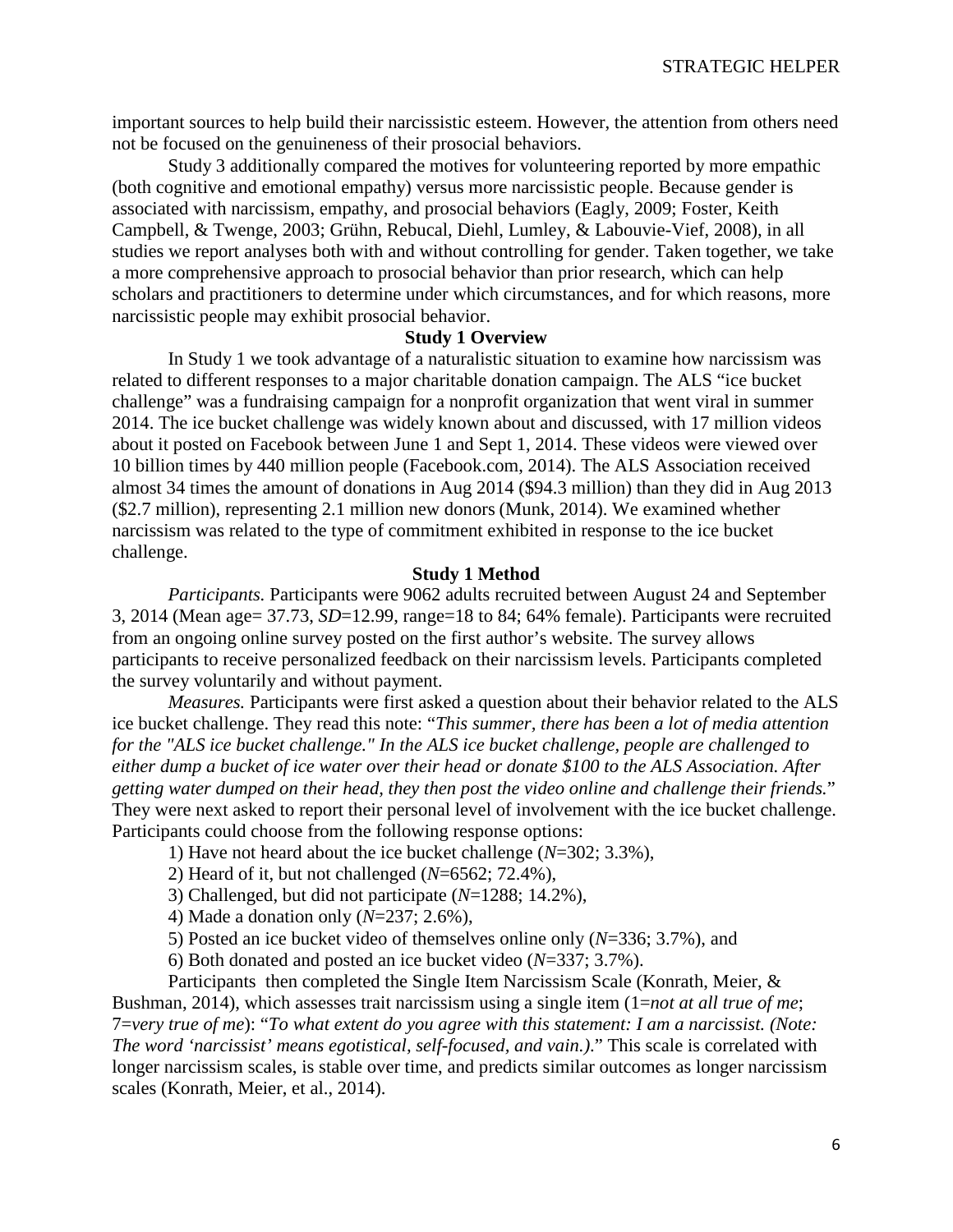## **Study 1 Results**

*Descriptive statistics.* The average narcissism score was 2.88 (*SD*=1.48, *range*=1 to 7). Only 2198 respondents (24.3% of the total sample) were challenged to do the ice bucket challenge. The most common response for those people who were challenged was to do nothing (*N*=1288; 58.6% of those who were challenged).

*Ice bucket challenge and narcissism.* We first ran an ANOVA with the six response options as the predictor variable and narcissism as the dependent measure. Although Study 1 uses cross-sectional data and we are not making claims that donations (independent variable) cause changes in narcissism levels (dependent variable), this statistical strategy makes sense, given the categorical nature of the donation responses. Indeed, results remain similar if we reverse these variables so that narcissism is predicting donation or posting behavior.

As can be seen in Figure 1, participants' responses to the ice bucket challenge were related to their narcissism scores, *F*(4,9056)=4.90, *p*<.001. Post-hoc LSD tests revealed that participants who only donated money had the lowest narcissism scores (*M*=2.68, *SD*=1.41), scoring significantly lower than those who posted a video only (*M*=3.14, *SD*=1.61, *d*=.30), those who both donated and posted a video (*M*=2.99, *SD*=1.43, *d*=.22), and those who were challenged but did not participate (*M*=2.98, *SD*=1.51, *d*=.21), *p*s<.02, and marginally lower than those who heard about it but were not challenged (*M*=2.86, *SD*=1.47, *d*=.12), *p*=.065. Participants who only donated money scored lower than those who had not heard of the ice bucket challenge (*M*=2.85, *SD*=1.60,  $d=$  11), but this difference did not reach significance,  $p=$  13.

Participants who only posted videos had the highest narcissism scores, differing significantly from those who only donated money (*d*=.30), those who were not challenged  $(d=18)$ , and those who had not heard about the challenge  $(d=18)$ ,  $ps<0.02$ . Those who only posted videos scored marginally higher than those who were challenged but did not participate  $(d=10)$ ,  $p=0.09$ , and non-significantly higher than those who both donated and posted a video  $(d=10)$ ,  $p=.11$ .

Most respondents knew about the ice bucket challenge, but only some of them were directly challenged. We were especially interested in knowing whether their responses to that challenge was related to their narcissism levels. Thus, the next analysis focused on only those who had been challenged (*N*=2198). We first recoded their responses into two separate behaviors: Donation (Yes / No) or Video Posting (Yes / No). We next ran a 2x2 ANOVA with Donation (Yes / No) and Video Posting (Yes / No) as the predictor variables and narcissism as the dependent measure.

Both main effects were significant. First, those who posted an ice bucket challenge video online scored higher in narcissism (*M*=3.06, *SD*=1.52) than those who did not post a video (*M*=2.94, *SD*=1.50), *F*(1,2194)=8.68, *p*=.003. Next, those who made a donation scored lower in narcissism ( $M=2.86$ ,  $SD=1.43$ ) than those who did not make a donation ( $M=3.02$ ,  $SD=1.53$ ),  $F(1,2194)=8.57$ ,  $p=.003$ . There was no interaction between posting the video and making a donation, *F*(1,2194)=2.25, *p*=.32. All results remained consistent when controlling for gender.

## **Study 1 Discussion**

There were many different possible responses that people could have after they learned about the ice bucket challenge. In Study 1, we found that those who posted a video of themselves online having a bucket of ice water dumped on their heads scored significantly higher in narcissism compared to those who did not post a video. In addition, those who responded to the ice bucket challenge by making a donation to the ALS Association scored significantly lower in narcissism than those who did not. Making a donation is a much more private behavior than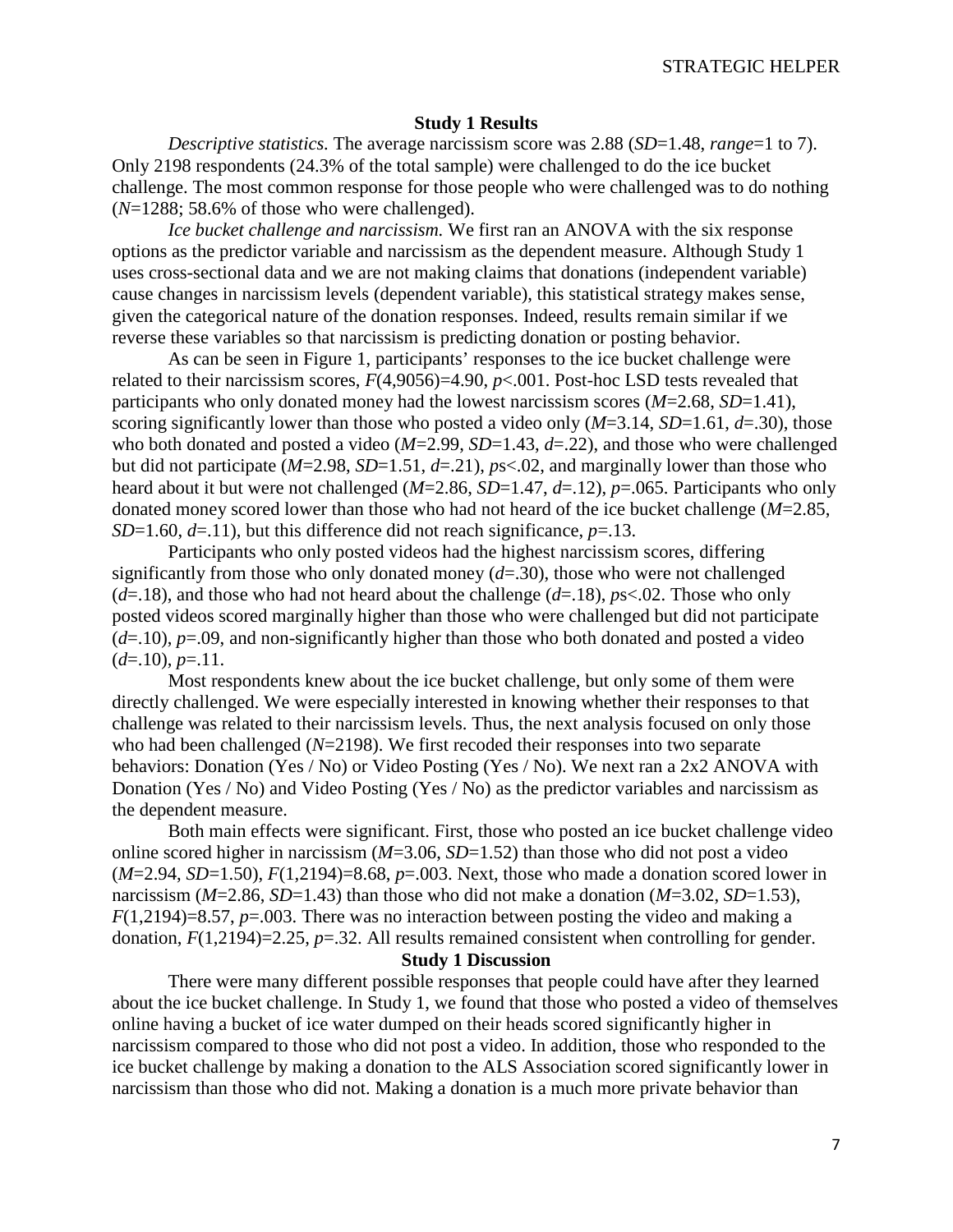posting an online video, and we suspect that more narcissistic people were motivated by the attention that they would receive by posting the video online. However, this study did not directly assess why higher narcissism was associated with such different responses to the ice bucket challenge. In addition, Study 1 used a new single-item measure of narcissism, rather than a more established, longer measure of it. Thus, in Studies 2 and 3 we addressed these issues by using a longer measure of narcissism and by directly asking about the motives and situations that elicit prosocial behavior.

## **Study 2 Overview**

In Study 2, we measured narcissism and also assessed formal prosocial behavior (i.e., volunteering and community involvement) and different situations that evoke prosocial behavior (e.g., being watched, emergencies, and being asked). In terms of formal prosocial behavior, we were unsure what to expect. On the one hand, one study found that people who scored higher in narcissistic exploitativeness were less likely to report volunteering in the past year [\(Brunell et al.,](#page-21-5)  [2014\)](#page-21-5). On the other hand, other aspects of narcissism, including grandiosity, were unrelated to the probability of volunteering [\(Brunell et al., 2014\)](#page-21-5). Since we assess grandiose narcissism in the current paper, it is possible that there will be no differences in the narcissism levels of people who volunteer or help in the community compared to those who do not. Considering that there are many reasons to volunteer, it is possible for both more and less narcissistic people to decide to volunteer. For example, many schools now require students to complete a certain number of volunteer hours. In terms of situations that elicit helping, we hypothesize that more narcissistic people will be more likely to help in situations where they can gain attention or some other reward, rather than helping for more altruistic reasons.

#### **Study 2 Method**

*Participants.* Participants were 289 undergraduates at a large Midwestern university who completed an online survey for credit (74% female; Mean age=18.9, *SD*=.80; range=17 to 23). Since participants did not always complete all scales, the Ns slightly vary in the analyses.

*Measures.* The reported measures were embedded within a larger mass testing survey. We measured narcissism using the 16-item Narcissistic Personality Inventory (Ames, Rose, & [Anderson, 2006\)](#page-21-12). Participants were given two statements: one that was less narcissistic (e.g., "*Sometimes I am not sure of what I am doing*.") and one that was more narcissistic (e.g., "*I always know what I'm doing*"). They rated to what extent each statement was self-descriptive (1=*lowest narcissism*, 7=*highest narcissism*). We calculated a total narcissism score by averaging the items  $(\alpha = 86)$ . Note that the Cronbach's alphas in the original scale development paper ranged from  $\alpha$ =.65 to .72 [\(Ames et al., 2006\)](#page-21-12).

To assess volunteering and community involvement, participants were asked two questions assessing how often they had volunteered for a nonprofit organization and whether they had worked on a community project in the past 12 months (0=*none in the past year*; 7=*more than once per week*). The 23-item Prosocial Tendencies Scale assessed six types of helping [\(Carlo & Randall, 2002\)](#page-21-13). *Public* prosocial behaviors include those that are done primarily in the presence of others (4 items; α=.82; "*I can help others best when people are watching me*"). *Dire* prosocial behaviors involve helping during emergencies or extreme situations (3 items;  $\alpha = .72$ ; "*I tend to help people who are in real crisis or need*"). *Emotional* prosocial behaviors are done primarily during emotional situations (4 items; α=.78; "*I respond to helping others best when the situation is highly emotional*"). *Compliant* prosocial behaviors occur after being asked (2 items; α=.75; "*When people ask me to help them, I don't hesitate*"). *Anonymous* prosocial behaviors occur without others' knowledge (5 items; α=.82; "*I think that helping others without them*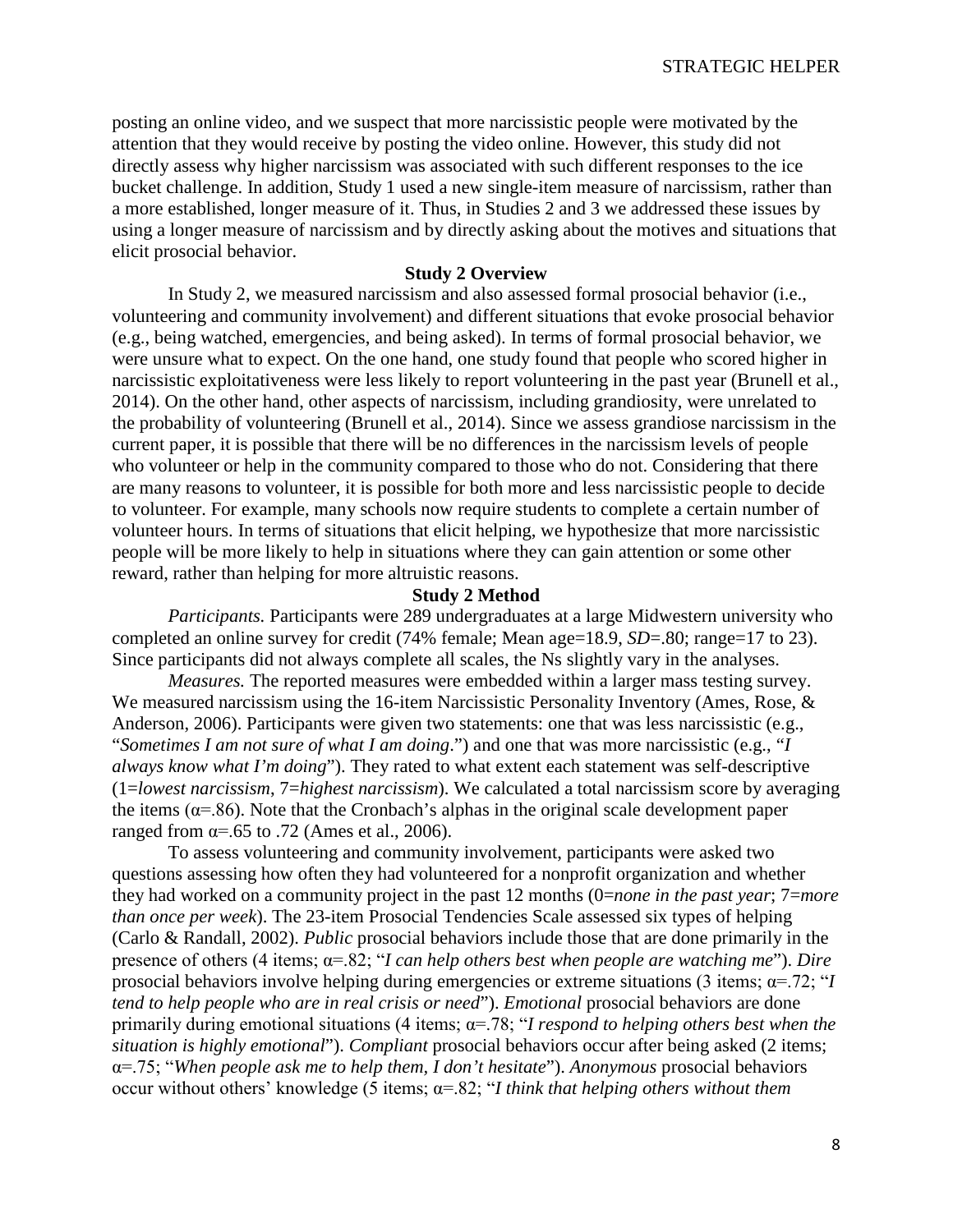*knowing is the best type of situation*"). Finally, *opportunistic* prosocial behaviors occur when the helper can personally benefit, rather than when others are in need (5 items; α=.80; "*I feel that if I help someone, they should help me in the future.*"). The scale endpoints were  $1 =$ *does not describe me at all* to 5=*describes me greatly*.

#### **Study 2 Results**

*Descriptive statistics.* The average narcissism score in the sample was 3.99 (*SD*=.89). See Table 1 for descriptive statistics and raw intercorrelations between the other variables.

*Data analysis plan.* We ran a single regression analysis to examine to what extent the prosocial variables (volunteering, community involvement, and each of the six different kinds of prosocial behaviors) were uniquely associated with narcissism. In Step 1 of the regression we entered the eight prosocial variables as predictor variables and narcissism as the outcome variable, and in Step 2, we entered gender as a covariate.

*Prosocial behavior and narcissism.* As can be seen in Table 2, there was no relationship between overall narcissism and the frequency of volunteering behavior, and this did not change when controlling for gender. There is also no relationship between narcissism and the frequency of community project involvement, and again, this does not change when controlling for gender. When it comes to the different types of prosocial behavior, more narcissistic people were more likely to engage in *Public* prosocial behaviors, and less likely to engage in *Anonymous* prosocial behaviors. There was also a tendency for more narcissistic people to engage in more *Emotional* prosocial behaviors, and more narcissistic people were marginally less likely to engage in *Compliant* prosocial behaviors. There was no independent relationship between narcissism and *Dire* or *Opportunistic* prosocial behaviors. All results remained similar when controlling for gender.

### **Study 2 Discussion**

Study 2 found that narcissism was unrelated to the frequency of volunteering or community project involvement. We suspect that this is because there are many reasons to volunteer, some of which are more focused on others' needs and some of which are more focused on the potential for personal gain. Study 3 attempted to directly address this question.

In terms of other types of prosocial behaviors, the raw correlations in Study 2 replicated a prior study finding that more narcissistic people are more likely to engage in public and opportunistic prosocial behaviors [\(Eberly-Lewis & Coetzee, 2015\)](#page-22-5). In other words, more narcissistic people prefer to help when others can see them or when they can receive something in return. Yet opportunistic prosocial behaviors no longer independently predicted narcissism when all other prosocial variables were included in the model. This likely because of the high correlation between opportunistic and public prosocial behaviors (*r*=.70), which may have made it difficult to detect the independent effects. This may suggest that the specific ways that more narcissistic people engage in opportunistic prosocial behaviors is by doing so in public, and by being less likely to help others anonymously. These results fit with those of Study 1, by again demonstrating the importance of the potential to receive attention for prosocial acts.

There was also a tendency for more narcissistic people to engage in emotional prosocial behaviors, which indicates that more narcissistic people are more likely to help after seeing strong signals of distress. This was an unexpected finding, and should be further explored in future research. Previous research has found that people who score high in narcissistic exploitativeness are better at recognizing negative emotions in others [\(Konrath, Corneille,](#page-22-13)  [Bushman, & Luminet, 2014\)](#page-22-13). The authors speculate that this may be because more exploitative people are better attuned to vulnerability in others so that they can take advantage of it. But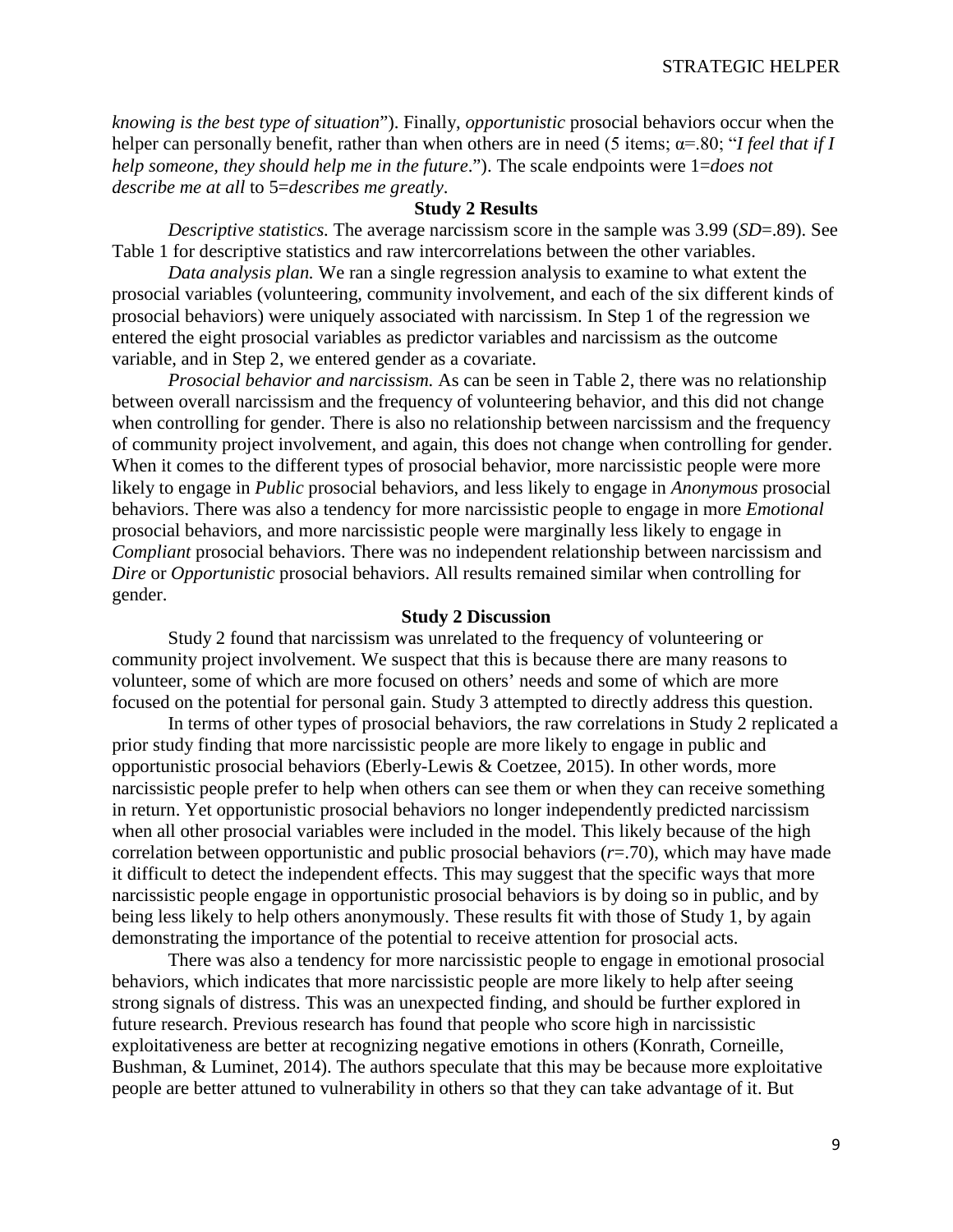Study 2 suggests that at times signals of vulnerability in others (i.e. distress) may promote helping behavior among more narcissistic people. Perhaps more narcissistic people enjoy the feeling of being a "hero" and "rescuing" people in distress. Future studies should vary the level of emotional distress and the audience (alone versus in public) to examine under which situations more narcissistic people are likely to help.

Finally, Study 2 found that more narcissistic people were marginally less likely to help after being asked. However, since this was not as robust as the other findings, we do not discuss it further. Taken together, these results specify under which conditions more narcissistic people may be likely to help others. People who score higher in narcissism may be just as willing to volunteer for nonprofit organizations as others, but they prefer to engage in prosocial activities that can be seen by others, rather than anonymously. They also prefer to help after seeing strong signals of distress in others.

## **Study 3 Overview**

Study 3 can further increase our understanding of the prosocial behavior of more narcissistic people by asking about the frequencies of other kinds of prosocial behaviors, not just formal prosocial behaviors such as volunteering or community involvement. Study 3 also directly measured participants' self-reported motives for volunteering, rather than inferring motivations based upon the types of helping behaviors that they engage in. We further sought to examine whether social desirability played a role in the relationship between narcissism and prosociality. Thus, we controlled for it in Study 3. Finally, in Study 3 we compared the responses of people scoring high in narcissism to those scoring high in dispositional empathic concern and perspective taking.

#### **Study 3 Method**

*Participants.* Following an IRB-approved protocol, undergraduates in an advanced research methods class at a large Midwestern university recruited a large sample of participants using flyers, social network posts, email requests, and personal invitations. The final sample included 819 adults who responded to an online questionnaire with measures related to narcissism, prosociality, media usage, health, and well-being. Nineteen people did not respond to the narcissism measure, so they were excluded from further analyses, leaving a final sample of 800 (Mean age=27.86, *SD*=13.86, range=18 to 82; 73.6% female; 84.3% Caucasian). The sample was highly educated, with 87.5% of the population having at least some college. The sample was also relatively high income: the average gross annual household income was in the \$75,000 to \$99,999 range. Note that the exact number of participants in each analysis varies slightly depending on the number of respondents for each scale.

*Measures.* The measures used in this study were embedded within the larger battery of questionnaires. Narcissism was measured using the original forced-choice version of the NPI-16 [\(Ames et al., 2006\)](#page-21-12). For each of 16 items, participants chose the statement that best applied to them from two choices (0=non-narcissistic, e.g., "*Sometimes I am not sure of what I am doing*"; 1=narcissistic, e.g., "*I always know what I'm doing*"). We calculated a total narcissism score by summing the narcissistic items  $(\alpha = 73)$ .

Dispositional empathy was assessed using two 7-item subscales of the Interpersonal Reactivity Index [\(Davis, 1983\)](#page-21-9). Empathic Concern involves more emotional aspects of empathy, measuring people's tendency to feel compassion and care for those in need: (e.g., "*I often have tender, concerned feelings for people less fortunate than me*"; α=.79). Perspective Taking involves more cognitive aspects of empathy, measuring people's tendency to imagine others' thoughts and viewpoints (e.g., "*I sometimes try to understand my friends better by imagining*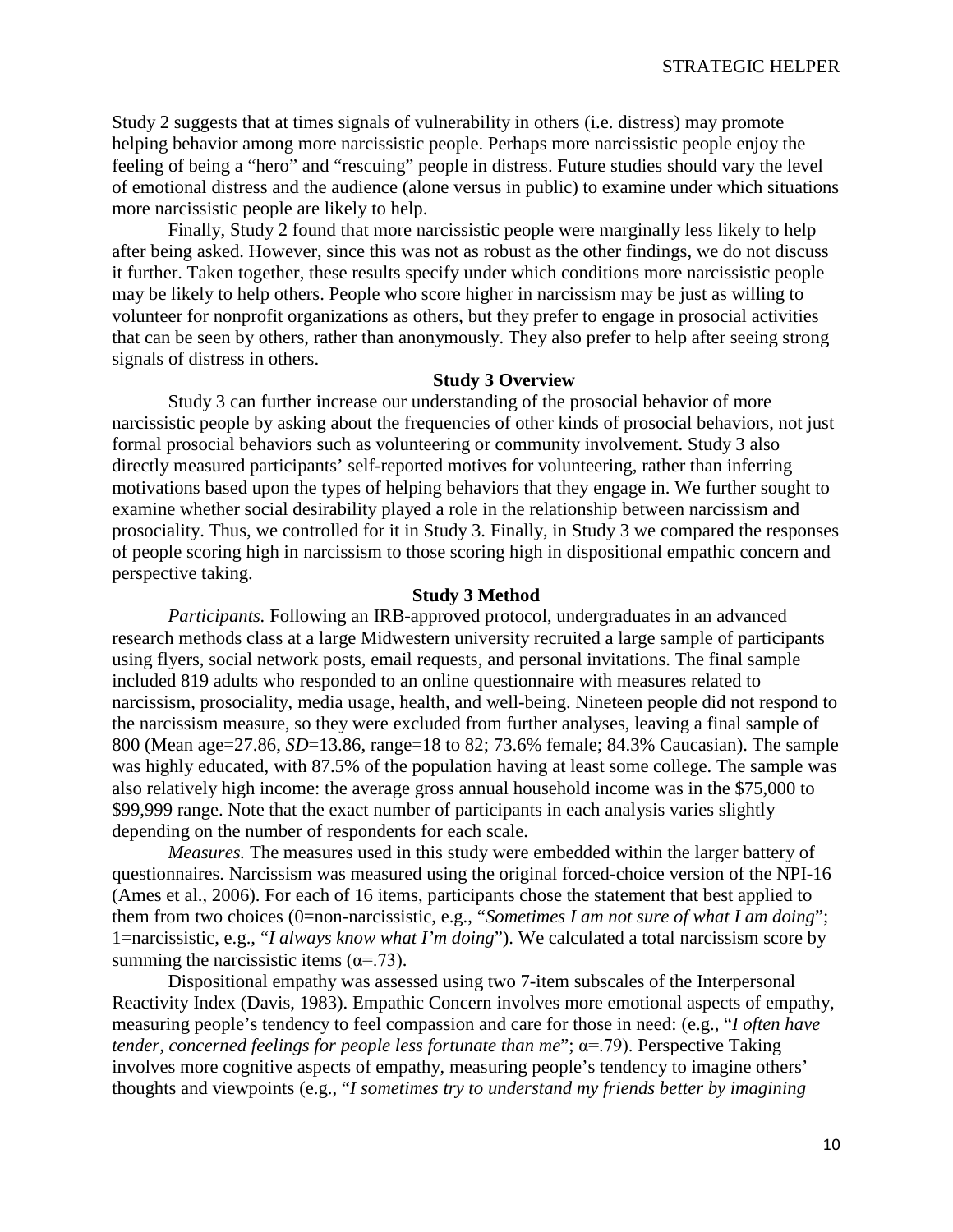*how things look from their perspective*"; α=.79). For both subscales, the scale endpoints were 1=*does not describe me very well*; 5=*describes me very well.*

The prosocial behaviors measure was taken from the 2002 General Social Survey altruism module [\(Smith, Marsden, Hout, & Kim, 2013\)](#page-23-10). Participants were asked how often in the past 12 months they performed 17 different prosocial behaviors (1= *not at all in the past year*, 6=*more than once a week*; e.g., *Gave food to a homeless person, Helped somebody find a job*). We averaged the items, such that higher numbers indicated more frequent prosocial behaviors  $(\alpha = 81)$ .

Motives for volunteering were assessed using a 12-item version of the Volunteer Functions Inventory [\(Clary et al., 1998\)](#page-21-6). Participants responded to 2 items for each of six potential motives for volunteering: Altruistic (e.g., "*I feel compassion toward people in need*;" α=.85), Social (e.g., "*Others with whom I am close place a high value on community service*;" α=.89), Career (e.g., "*I can make new contacts that might help my business or career*;" α=.86), Esteem (e.g., "*Volunteering makes me feel better about myself*;"α=.81), Understanding (e.g., "*I can explore my own strengths*;" α=.70), and Protective (e.g., "*Volunteering is a good escape from my own troubles*;" α=.84). Participants were asked to indicate how important or accurate each of these reasons were (or would be) for volunteering (1=*not at all important / accurate for you*; 7=*extremely important / accurate for you*).

Social desirability was measured by summing the 10-items of the shortened Marlowe-Crowne Social Desirability Scale [\(Strahan & Gerbasi, 1972\)](#page-23-11). A sample item is "*I never hesitate to go out of my way to help someone in trouble*" (α=.60; 1=*socially desirable response*, 0=*less desirable response*). Note the low Cronbach alpha for this scale. In the original scale development paper, the alphas in four studies were: .49, .62, .62, and .75 [\(Strahan & Gerbasi,](#page-23-11)  [1972\)](#page-23-11). Such low reliabilities are to be expected when using shorter scales, and researchers should use longer scales in future work. We caution readers to consider these issues when interpreting these results.

## **Study 3 Results**

*Descriptive statistics.* See Table 3 for descriptive statistics and raw intercorrelations between the variables.

*Data analysis plan.* We ran three separate regression analyses to examine to what extent the prosocial variables (frequency of prosocial behaviors, and each of the six motives for volunteering) were uniquely associated with narcissism. In Step 1 of the regression we entered the seven prosocial variables as predictor variables and narcissism as the outcome variable, and in Step 2, we entered gender and social desirability as covariates. Z-scores were calculated to create comparable scales for the analysis. See Table 4 for the standardized betas and significance levels.

*Narcissism.* People who scored higher in narcissism reported more frequent prosocial behaviors, less importance of altruistic motives for volunteering, and marginally more importance of understanding motives for volunteering (See Table 4). As can be seen in Table 4, these results remained similar when controlling for gender and social desirability. Gender was significantly associated with narcissism,  $\beta$ =.17, p<.001, with males scoring higher than females, as per prior research [\(Foster et al., 2003\)](#page-22-9). In addition, more narcissistic people scored lower in social desirability,  $\beta = -10$ , p=.004, also replicating prior research [\(Konrath, Meier, et al., 2014\)](#page-22-12).

*Perspective Taking.* People who scored higher in perspective taking reported more frequent prosocial behaviors, more importance of altruistic motives for volunteering, and marginally less importance of esteem motives for volunteering. No other effects emerged as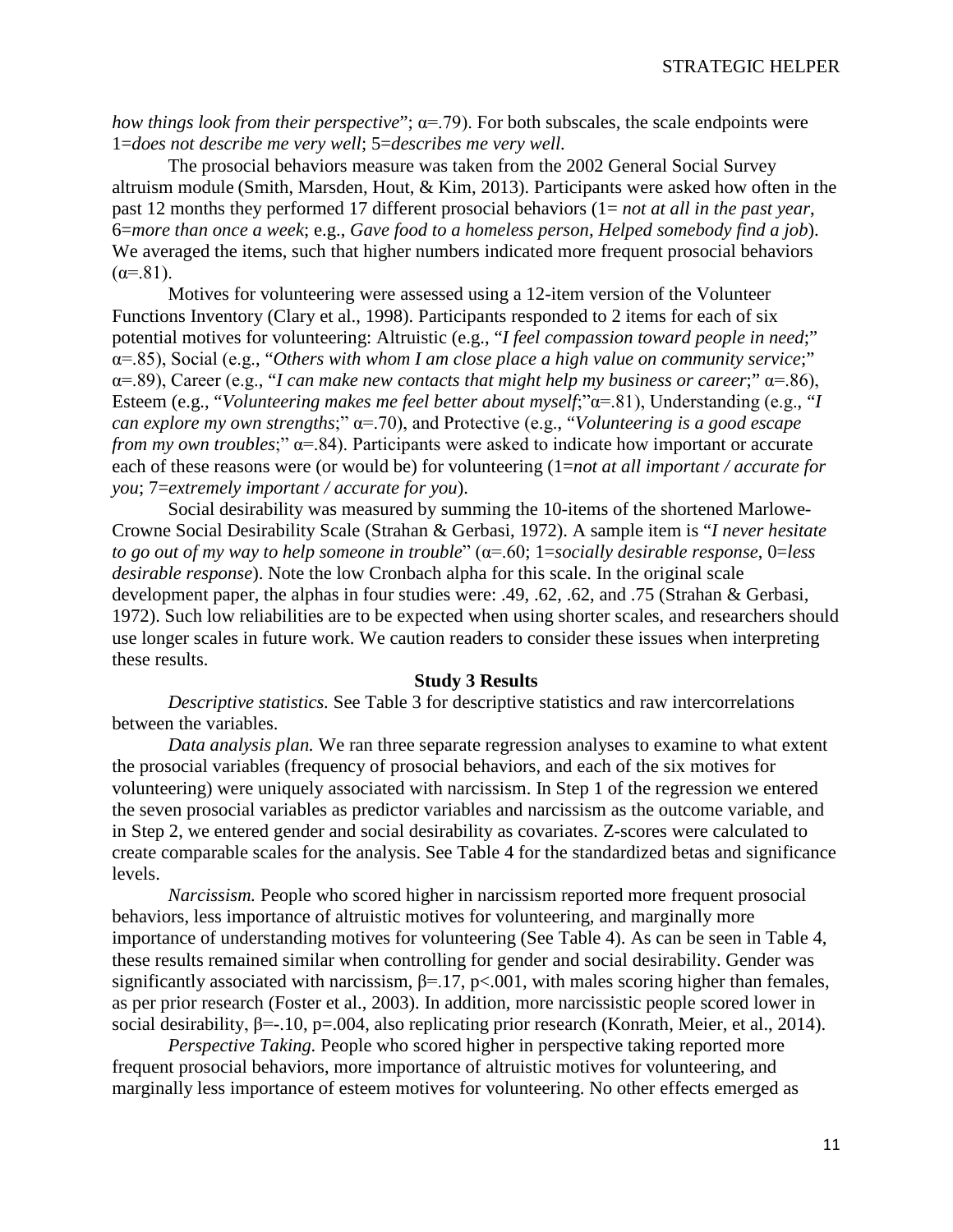significant (See Table 4). The results remained similar when controlling for gender and social desirability, with two minor exceptions. When adding the covariates, perspective taking became marginally associated with less importance of social motives, and was also no longer significantly associated with esteem motives. However, all effects remained in the same direction and only changed by betas of between .00-.04, suggesting that the influence of gender and social desirability is minor.

Unlike in prior research [\(O'Brien, Konrath, Grühn, & Hagen, 2013\)](#page-23-12), gender was unrelated to perspective taking,  $\beta$ =.00, p=.96. However, perspective taking was significantly associated with higher social desirability,  $\beta = 26$ ,  $p < 001$ , as has been found in prior research [\(Watson & Morris, 1991\)](#page-23-6).

*Empathic Concern.* People who scored higher in empathic concern reported more frequent prosocial behaviors, more importance of altruistic motives for volunteering, and marginally more importance of protective motives for volunteering. More empathic concern was also associated with less importance of social and career motives for volunteering. As can be seen in Table 4, these results remained similar when controlling for gender and social desirability.

Gender was significantly associated with empathic concern,  $\beta = -12$ , p<.001, with males scoring lower than females as per prior research [\(O'Brien et al., 2013\)](#page-23-12). In addition, empathic concern was positively associated with social desirability,  $β=13$ ,  $p<001$ , also replicating prior research [\(Watson & Morris, 1991\)](#page-23-6).

# **Study 3 Discussion**

Taken together, Study 3 found that while narcissism, perspective taking, and empathic concern all predicted more prosocial behaviors, more narcissistic people had different motives for volunteering than those who scored higher in perspective taking or empathic concern. The biggest difference was with respect to altruistic motives for volunteering, with more narcissistic people saying that they placed less importance on altruistic motives and with more empathic people (both perspective taking and empathic concern) placing more importance on altruistic motives when volunteering. More narcissistic people also placed marginally more importance on learning something new (Understanding) when volunteering, but this motive was unrelated to either type of empathy.

Both types of empathy were associated with placing greater important on altruistic motives. However, people scoring high in perspective taking had different motive profiles in other ways compared to those scoring high in empathic concern. Perspective taking was associated with slightly less important social and esteem motives, however, since these results changed in response to the covariates, they were less robust and will not be further discussed. Empathic concern, on the other hand, was consistently associated with less important social and career motives, even when including covariates. Although empathic concern was associated with slightly more important protective motives, these results were only marginally significant and thus will therefore not be discussed further.

## **General Discussion**

Although much is known about the relationship between narcissism and antisocial behaviors, there is less research examining the relationship between narcissism and prosociality. In the current paper, we added to this growing literature by examining the relationship between narcissism and prosocial motives and self-reported behaviors. Taken together, the studies found that the prosociality of more narcissistic people depended upon the type of prosocial behavior and also the motive for engaging in it.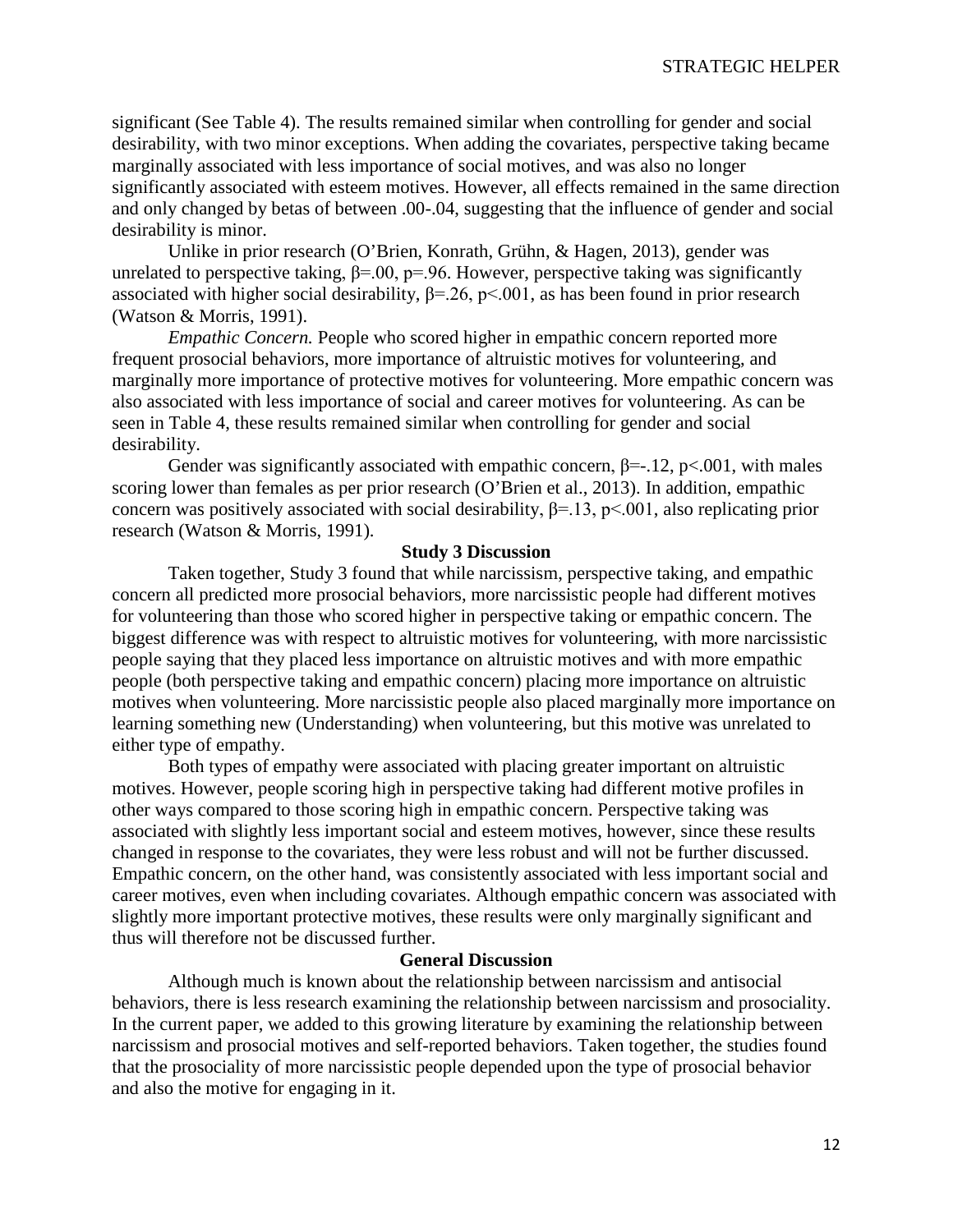For example, those who scored higher in narcissism, perspective taking, and empathic concern all reported that they tend to frequently engage in self-reported prosocial behavior, even when controlling for social desirability (Study 3). However, more narcissistic people may place less importance of behaving prosocially for altruistic reasons. Thus, people should not assume that if more narcissistic people are heavily involved in prosocial activities, that these are necessarily motivated by altruistic concerns.

With respect to volunteering specifically, perspective taking and empathy both predicted more importance of altruistic motives, however, narcissism was associated with less importance of altruistic motives for volunteering (Study 3). This finding replicated prior research [\(Brunell et](#page-21-5)  [al., 2014;](#page-21-5) [Davis et al., 2003\)](#page-21-11). The very same behavior (volunteering) is motivated quite differently depending on one's traits. In addition, more narcissistic people said they prefer to help people when others are watching, and not when anonymous (Study 2). This also replicated prior research [\(Eberly-Lewis & Coetzee, 2015\)](#page-22-5). We also examined how behaviors in the ice bucket challenge were related to narcissism. We found that more narcissistic people were less likely to donate money, but more likely to engage in 'slacktivism' by posting an online video of themselves pouring ice water over their head (Study 1). The fact that more narcissistic people prefer to give when there is an audience makes using the internet for prosocial behavior a natural fit, especially when it involves video posting or other attention grabbing stunts.

It is doubtful that more narcissistic people showed this unique pattern of prosociality because they wanted to appear more empathic or prosocial to others. Narcissism is either uncorrelated or negatively correlated with social desirability [\(Watson et al., 1984;](#page-23-0) [Watson &](#page-23-6)  [Morris, 1991\)](#page-23-6). Social desirability scales include prosocial items such as "*I never hesitate to go out of my way to help someone in trouble*," so if narcissistic people cared about looking prosocial they should score higher on social desirability. Also, in Study 3, we found that the results remained virtually identical when controlling for social desirability, which is a novel contribution of this paper.

Instead, the *Extended Agency Model* may help to explain these results. It describes narcissism as prioritizing *agency* (e.g., status, power) over *communion* (e.g., warmth, connection), which creates characteristic interpersonal (e.g., self-promotion) and intrapersonal strategies (e.g. self-serving biases; Campbell  $& Foster, 2007$ ). It makes sense that people who prioritize agentic concerns would be strategic helpers who only help when it could help themselves in some way, such as by receiving direct reciprocation or by receiving something intangible such as attention, which is an important source of narcissistic esteem. Thus, narcissistic people should be more likely to participate in prosocial behaviors that are seen by others, which would increase the chance for receiving praise or attention for them. In contrast, people who prioritize communal concerns, such as more empathic people, seem to be more guided by others' needs when deciding to help, compared to more narcissistic people. *Strengths, Limitations, and Future Directions*

We take a more comprehensive approach to prosociality than prior research by examining different kinds of prosocial behavior, including *informal prosocial behavior* (e.g., everyday acts of helping such as allowing a stranger to move ahead in line), and *formal prosocial behavior* (e.g., volunteering, charitable donations). Indeed, to our knowledge, the relationship between narcissism and charitable donations has received limited attention in prior research (Study 1). We also examined more psychological aspects of prosocial behaviors, such as the situations (Studies 1 and 2) and motives (Study 3) that elicit them. Overall, we found that behaviors themselves may be less important in identifying more narcissistic people, and instead, narcissism can better be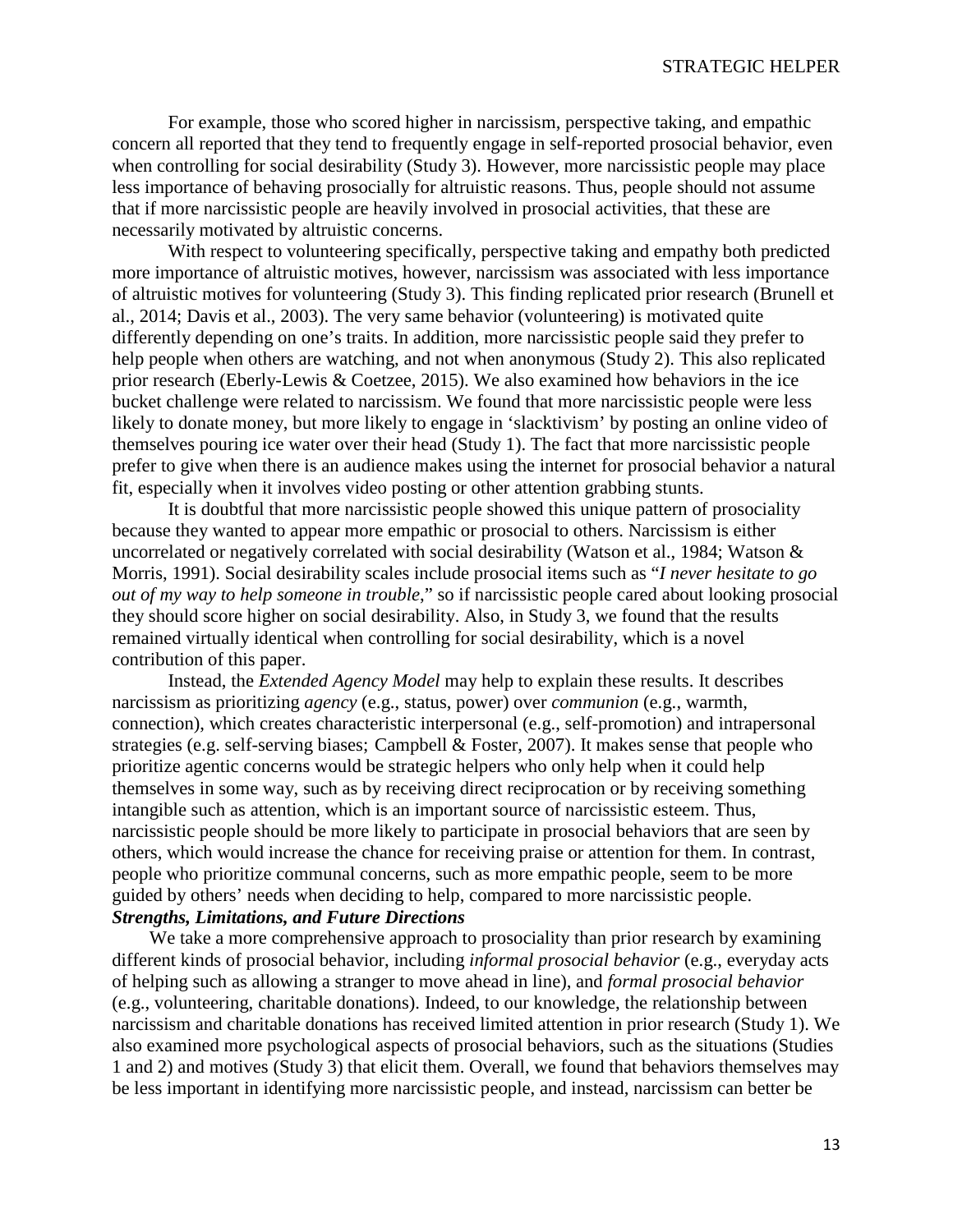identified through the situations (the presence of attention, rewards) and motives (low focus on others' needs) that elicit prosocial behaviors.

When interpreting our results, readers should be aware that they are based on nonrepresentative samples of predominantly female participants. Thus, we do not know if these results would generalize beyond the current samples to broader populations. However, when controlling for gender, we find that most of the results and conclusions from the three studies in this paper remain similar. Still, future research should examine whether narcissism predicts strategic helping behaviors among people of a variety of social, economic, and cultural backgrounds.

These studies also relied on self-reports of behaviors, and thus, future researchers should explore actual behaviors. Nearly all research to date focuses on self-reported prosocial behavior [\(Brunell et al., 2014;](#page-21-5) [Eberly-Lewis & Coetzee, 2015;](#page-22-5) [Kauten & Barry, 2014;](#page-22-4) [Naderi & Strutton,](#page-23-13)  [2014;](#page-23-13) [Zhou et al., 2010\)](#page-23-4). However, one study used peer-reports of prosocial behaviors in addition to self-reports, finding that although more narcissistic people self-report more prosocial behaviors, their peers do not perceive them that way [\(Kauten & Barry, 2014\)](#page-22-4). It is easier to look good in self-report measures of prosocial behaviors, but there has been limited research measuring the actual prosocial behaviors of more narcissistic people. Although other important work relies on hypothetical dilemmas, it is still the most akin to behavior that currently exists. These studies have found that narcissism is associated with less contributions to the common good in a resource dilemma game [\(Brunell et al., 2013;](#page-21-7) [Campbell et al., 2005\)](#page-21-8).

Future research should also examine prosocial behaviors and motives among different forms of narcissism such as vulnerable narcissism, since the current studies only focused on grandiose narcissism. Grandiose and vulnerable narcissism share many features (e.g., need for admiration, self-focus, and inflated self-worth), however, as its name implies, vulnerable narcissism is also associated with negative emotions (e.g., shame), introversion, and evaluative concerns [\(Arble, 2008;](#page-21-15) [Hendin & Cheek, 1997\)](#page-22-14). Considering that more vulnerable narcissistic people may be more worried about how others perceive them, the difference between selfreported and actual prosocial behaviors may be especially pronounced for them.

One limitation that is common to research on personality traits, is the correlational nature of the link between narcissism and prosociality. Although it is reasonable to assume that narcissism may causally affect prosocial motivations and behaviors, it is also possible that the experience of prosocial motivations and behaviors themselves can contribute to lower narcissism. Indeed, activating a communal focus can lead to decreases in narcissistic tendencies [\(Giacomin & Jordan, 2014\)](#page-22-15), and participating in prosocial behaviors can increase empathy [\(Yogev & Ronen, 1982\)](#page-23-14). Another consideration with correlational studies is the potential for third variables. In this paper, we were able to rule out social desirability as a potential explanation for our findings (Study 3), but other potential explanations remain.

One plausible explanation for the unique pattern of prosociality among people who score high in narcissism is that they take a more "rational actor" or "economic" approach to helping, seeing it as an exchange of their time and resources that warrants reciprocity in some form. With this explanation in mind, future studies should further examine under which conditions, and for which reasons, more narcissistic people help others. For example, researchers could experimentally manipulate the potential for various rewards, and then examine the relationship between narcissism and helping. Future studies could also allow participants to make these decisions in private versus in public. The Extended Agency Model would lead to the prediction that more narcissistic people will only help more when their helping decisions are public,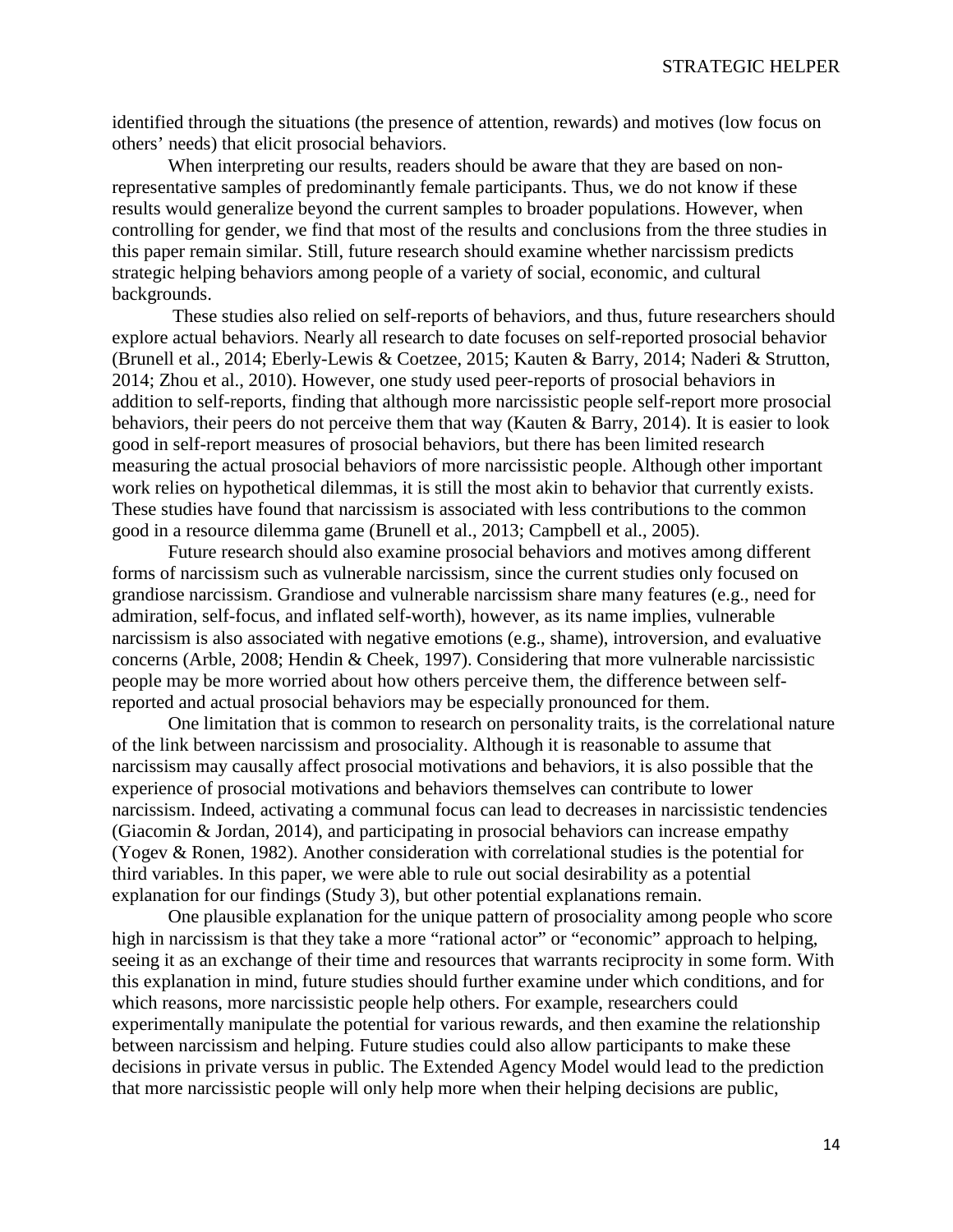because helping for more intrinsic reasons (i.e. out of altruistic concern) does not seem to be a priority for more narcissistic people.

There are some practical questions that could also be addressed in future research, with implications for nonprofit organizations. For example, researchers could vary other rewards that approximate real-life charitable giving, such as posting givers' names on the internet or receiving a small gift in return for their donation, to examine whether more narcissistic people are more likely to give in these circumstances. Moreover, because of their less-than-altruistic motives for volunteering, it would be important to ask whether more narcissistic people are less committed to their volunteering jobs in terms of working fewer hours per week and being more likely to leave. In addition, some research found that narcissism is associated with a higher need for power [\(Carroll, 1989;](#page-21-16) [Gebauer, Sedikides, Verplanken, & Maio, 2012\)](#page-22-16). Thus, future research could examine whether more narcissistic people are more likely to select high power or leadership volunteer roles (e.g., announcer, spokesperson, board member) versus more behind-the-scenes volunteer roles (e.g., preparing food, planning events, stuffing envelopes).

Finally, other research has identified a relationship between motives for volunteering and health and well-being. This research has found that volunteers who prioritize other-oriented motive, such as altruistic values and social connection, experience better well-being and better physical health (i.e. lower mortality risk), compared to volunteers who prioritize receiving some sort of personal benefit such as increasing their self-esteem or avoiding feelings of guilt [\(Konrath, Fuhrel-Forbis, Lou, & Brown, 2012;](#page-22-17) [Stukas, Hoye, Nicholson, Brown, & Aisbett,](#page-23-15)  [2014\)](#page-23-15). Thus, future research could examine whether narcissistic people are less likely to experience the "joy of giving," because of their less-than-altruistic motivations. *Conclusion*

This paper addressed some gaps in the literature, but clearly, there is much to be learned about narcissism and prosociality. We know a lot about the undesirable behaviors associated with narcissism, such as aggressive behavior. We know comparatively very little about how, when, and why more narcissistic people engage in prosocial behaviors. What we do know, based on the results of this paper, is that when asking more narcissistic people for a favor, it may be best to mention what is in it for them.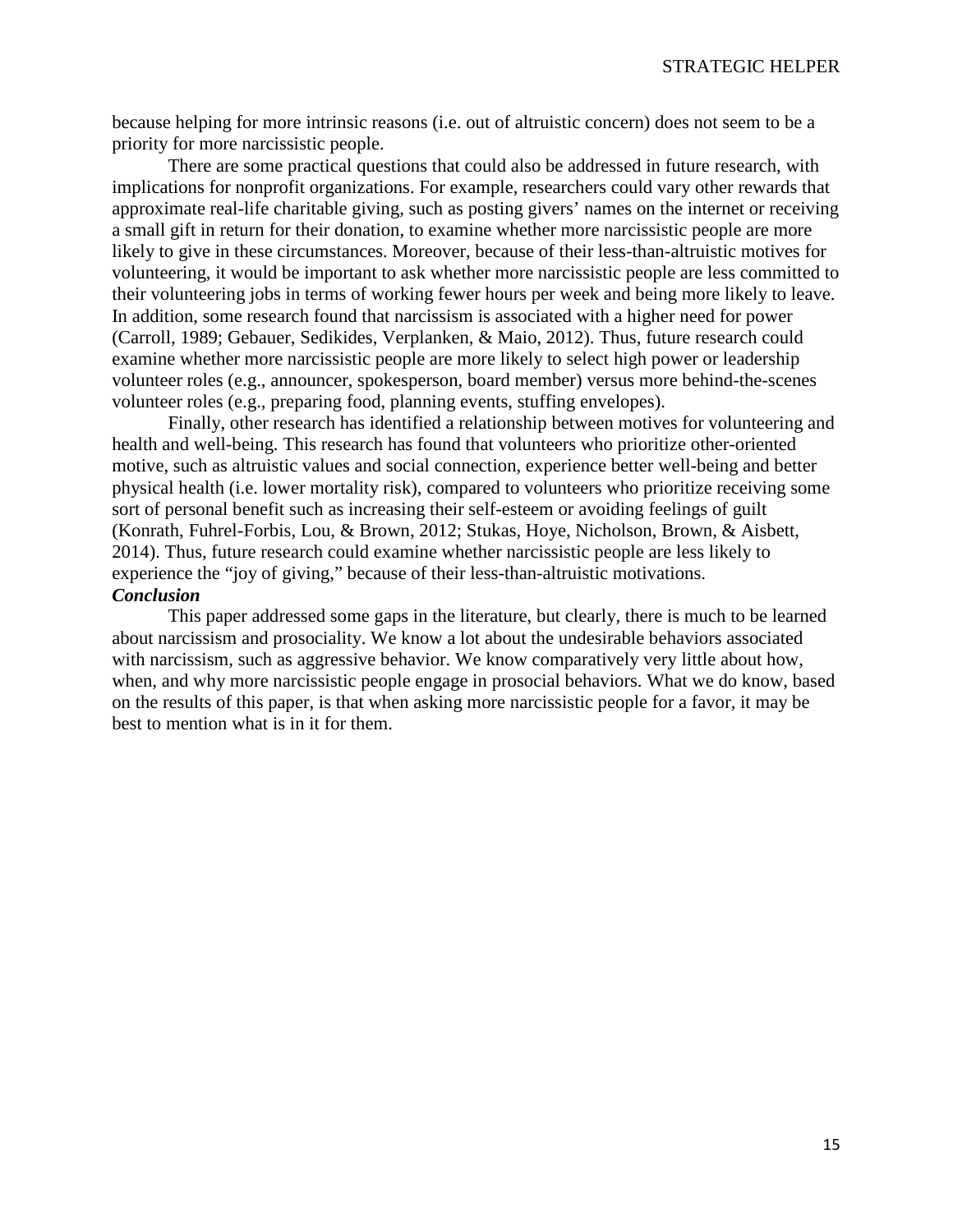| Raw correlations between all measures in Study 2 |              |                |                |                |          |           |                |          |         |
|--------------------------------------------------|--------------|----------------|----------------|----------------|----------|-----------|----------------|----------|---------|
| Measure                                          | $\mathbf{1}$ | $\overline{2}$ | $\overline{3}$ | $\overline{4}$ | 5        | 6         | $\overline{7}$ | 8        | 9       |
| 1. Narcissism                                    |              |                |                |                |          |           |                |          |         |
| 2. Volunteering<br>behavior                      | .02          |                |                |                |          |           |                |          |         |
| 3. Community<br>project<br>involvement           | .08          | $.71***$       |                |                |          |           |                |          |         |
| 4. Public prosocial<br>behavior                  | $.22***$     | $-.02$         | $.07$          |                |          |           |                |          |         |
| 5. Dire prosocial<br>behavior                    | .03          | .02            | .07            | $.19**$        |          |           |                |          |         |
| 6. Emotional<br>prosocial behavior               | .10 $\sim$   | .02            | .10            | $.14*$         | $.62***$ |           |                |          |         |
| 7. Compliant<br>prosocial behavior               | $-.09$       | .10            | .08            | $-.02$         | .49***   | $.55***$  |                |          |         |
| 8. Anonymous<br>prosocial behavior               | $-.05$       | $.02\,$        | .09            | $.40***$       | $.45***$ | $.28***$  | $.28***$       |          |         |
| 9. Opportunistic<br>prosocial behavior           | $.18**$      | $-.05$         | .05            | $.70***$       | $.21***$ | $.13*$    | $-.09$         | $.42***$ |         |
| $\mathbf{M}$                                     | 3.99         | 3.28           | 2.55           | 2.25           | 3.24     | 3.45      | 3.63           | 2.81     | 2.23    |
| <b>SD</b>                                        | .89          | 1.58           | 1.42           | .82            | .80      | .76       | .83            | .75      | .79     |
| Range                                            | 1.63-6.56    | $1 - 7$        | $1 - 7$        | $1 - 5$        | $1 - 5$  | $1.5 - 5$ | $1.5 - 5$      | $1 - 5$  | $1 - 5$ |

Table 1

*Note.* ~p<.10, \*p<.05, \*\*p<.01, \*\*\*p<.001.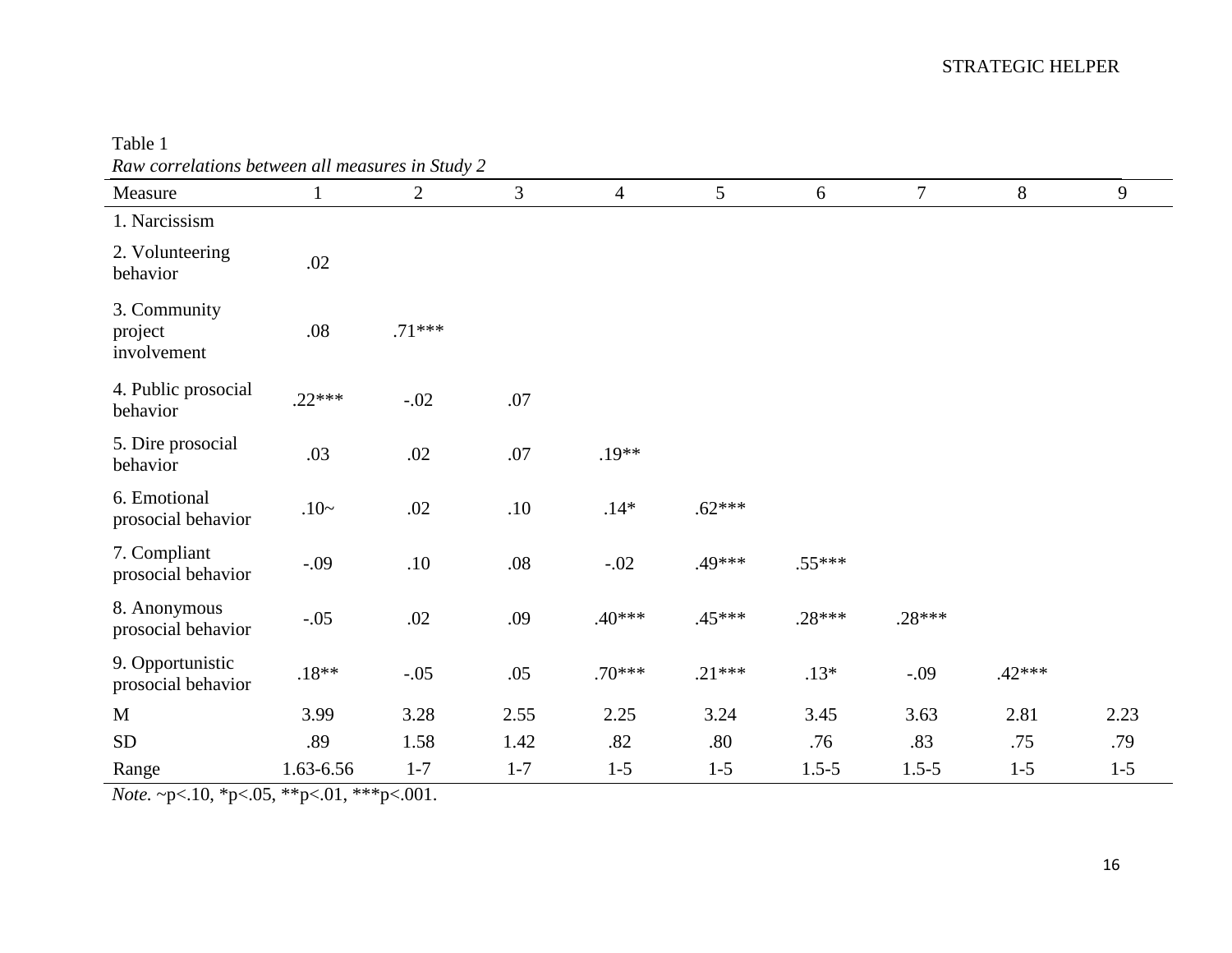Table 2

*Results of a regression analysis examining the independent relationships between the prosocial variables and narcissism in Study 2*

|                                            | Narcissism (outcome) |                                         |  |  |
|--------------------------------------------|----------------------|-----------------------------------------|--|--|
| Prosocial measures (predictors)            | Overall              | Adjusted<br>(controlling for<br>gender) |  |  |
| Frequency of volunteer work                | $-.01$               | $-.01$                                  |  |  |
| Frequency of community project involvement | .08                  | .09                                     |  |  |
| Public prosocial behaviors                 | $.20*$               | $.17*$                                  |  |  |
| Dire prosocial behaviors                   | .00                  | $-.01$                                  |  |  |
| Emotional prosocial behaviors              | $.17*$               | $.21*$                                  |  |  |
| Compliant prosocial behaviors              | $-.13-$              | $-13-$                                  |  |  |
| Anonymous prosocial behaviors              | $-.18*$              | $-.17*$                                 |  |  |
| Opportunistic prosocial behaviors          | .07                  | .07                                     |  |  |

*Note.* Standardized betas are reported in this table. Z-scores were calculated to create comparable scales for the analysis. ~p<.10, \*p<.05, \*\*p<.01, \*\*\*p<.001.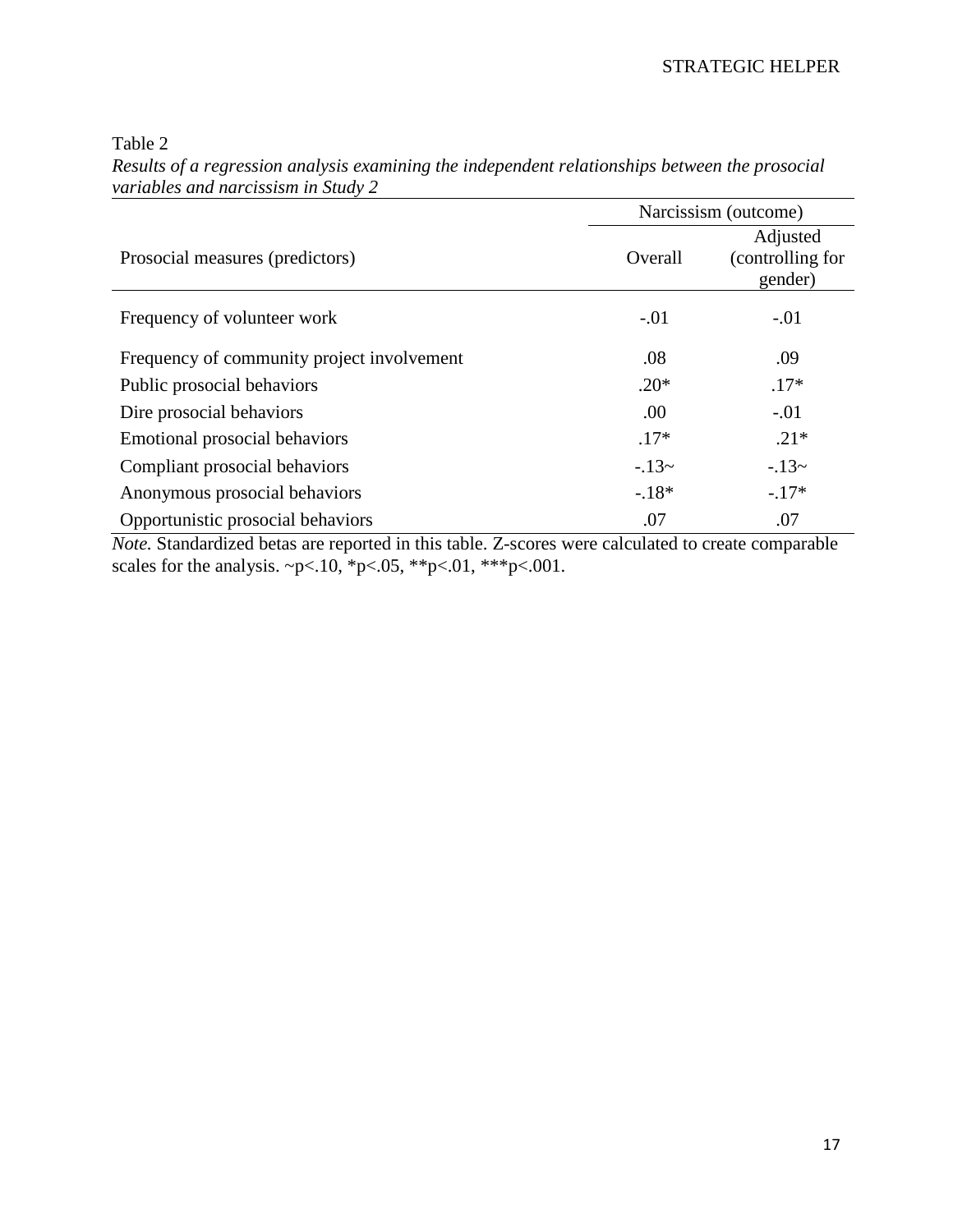| Raw corretations between all measures in Stuay 5 | $\mathbf{1}$ | $\overline{2}$ | 3           | $\overline{4}$ | $5\overline{)}$ | 6        | $\tau$   | 8        | 9        | 10    |
|--------------------------------------------------|--------------|----------------|-------------|----------------|-----------------|----------|----------|----------|----------|-------|
| 1. Narcissism                                    |              |                |             |                |                 |          |          |          |          |       |
| 2. Perspective Taking                            | $-15***$     |                |             |                |                 |          |          |          |          |       |
| 3. Empathic Concern                              | $-18***$     | $.52***$       |             |                |                 |          |          |          |          |       |
| 4. Frequency of<br>prosocial behaviors           | $.16***$     | $.17***$       | $.20***$    |                |                 |          |          |          |          |       |
| 5. Altruistic motives for<br>volunteering        | $-15***$     | $.31***$       | $.59***$    | $.16***$       |                 |          |          |          |          |       |
| 6. Social motives for<br>volunteering            | $-.04$       | $.09*$         | $.16***$    | $.12**$        | $.38***$        |          |          |          |          |       |
| 7. Career motives for<br>volunteering            | .03          | .04            | .01         | .02            | $.24***$        | $.30***$ |          |          |          |       |
| 8. Esteem motives for<br>volunteering            | $-.02$       | $.11**$        | $.28***$    | $.11**$        | $.54***$        | $.46***$ | $.45***$ |          |          |       |
| 9. Protective motives for<br>volunteering        | .00.         | $.10**$        | $.19***$    | $.18***$       | $.33***$        | $.47***$ | $.41***$ | $.62***$ |          |       |
| 10. Understanding<br>motives for volunteering    | .00.         | $.19***$       | $.32***$    | $.18***$       | $.59***$        | $.53***$ | .49***   | $.60***$ | $.50***$ |       |
| $\mathbf M$                                      | 4.35         | 3.56           | 3.83        | 2.42           | 5.00            | 3.74     | 3.85     | 4.07     | 3.24     | 4.38  |
| ${\rm SD}$                                       | 3.09         | .64            | .63         | .58            | 1.02            | 1.36     | 1.55     | 1.33     | 1.44     | 1.13  |
| Range                                            | $0 - 14$     | $1.4 - 5.0$    | $1.6 - 5.0$ | $1.0 - 5.2$    | $1-6$           | $1-6$    | $1-6$    | $1-6$    | $1-6$    | $1-6$ |

Table 3 *Raw correlations between all measures in Study 3*

*Note.* ~p<.10, \*p<.05, \*\*p<.01, \*\*\*p<.001.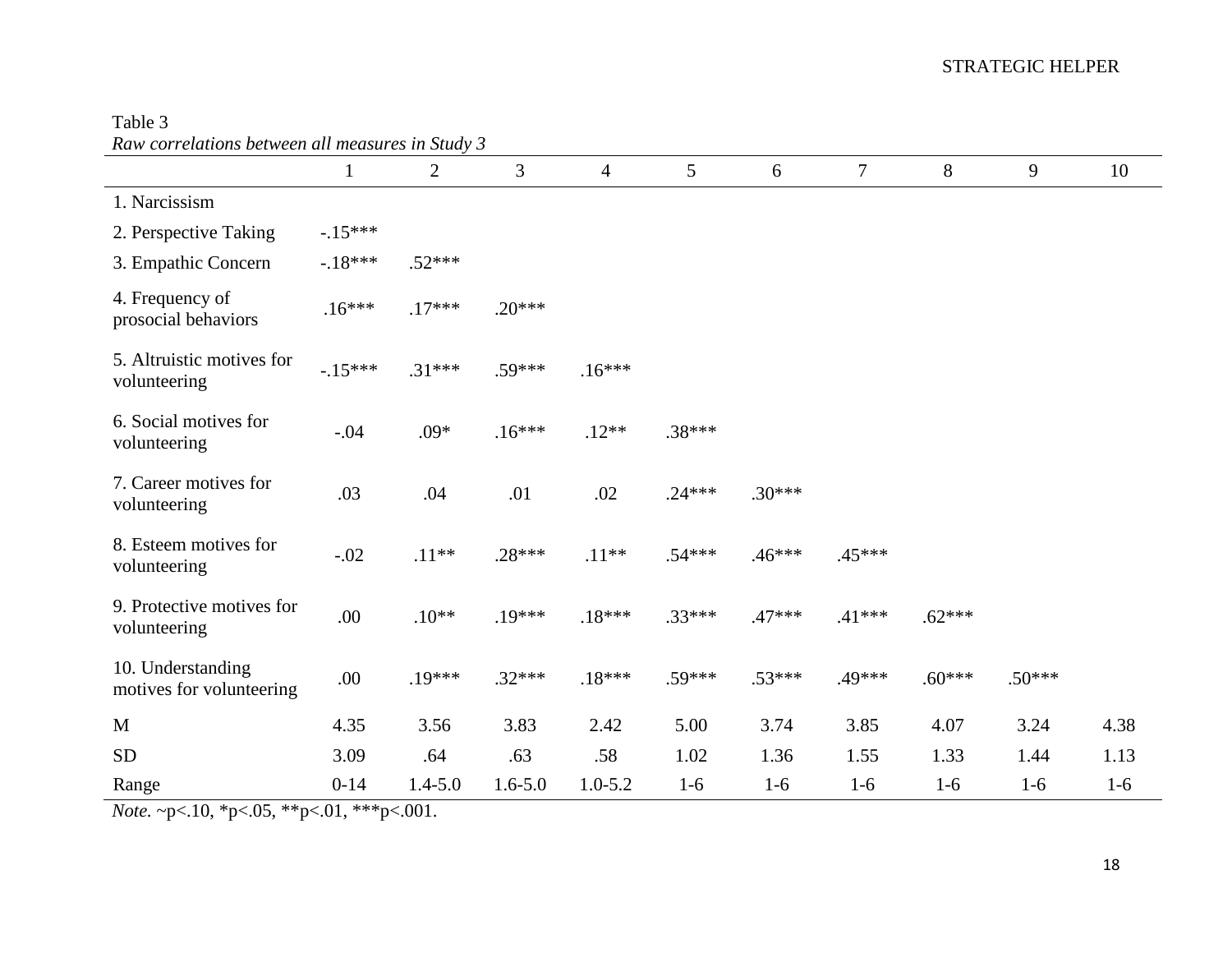# Table 4

*Results of three separate regression analyses examining the independent relationships between the prosocial variables and narcissism, perspective taking, and empathic concern in Study 3*

|                                     | Narcissism<br>(outcome) |           |          | Perspective Taking<br>(outcome) | <b>Empathic Concern</b><br>(outcome) |           |  |
|-------------------------------------|-------------------------|-----------|----------|---------------------------------|--------------------------------------|-----------|--|
| Prosocial measures<br>(predictors)  | Overall                 | Adjusted  | Overall  | Adjusted                        | Overall                              | Adjusted  |  |
| Frequency of prosocial<br>behaviors | $.18***$                | $.18***$  | $.13***$ | $.11**$                         | $.11***$                             | $.10***$  |  |
| Altruistic motives                  | $-.26***$               | $-.20***$ | $.32***$ | $.28***$                        | $.60***$                             | $.56***$  |  |
| Social motives                      | $-.04$                  | $-.05$    | $-.05$   | $-.07-$                         | $-.09**$                             | $-.09**$  |  |
| Career motives                      | .04                     | .04       | $-.03$   | $-.01$                          | $-15***$                             | $-.15***$ |  |
| Esteem motives                      | .05                     | .05       | $-.09-$  | $-.07$                          | $-.02$                               | $-.01$    |  |
| Protective motives                  | $-.03$                  | $-.02$    | .03      | .04                             | $.07-$                               | $.07 -$   |  |
| Understanding<br>motives            | $.10-$                  | $.11*$    | .06      | .06                             | .05                                  | .04       |  |

*Note.* Standardized betas are reported in this table. Z-scores were calculated to create comparable scales for the analysis. Adjusted models controlled for gender and social desirability. ~p<.10,  $*p<.05$ ,  $*p<.01$ ,  $**p<.001$ .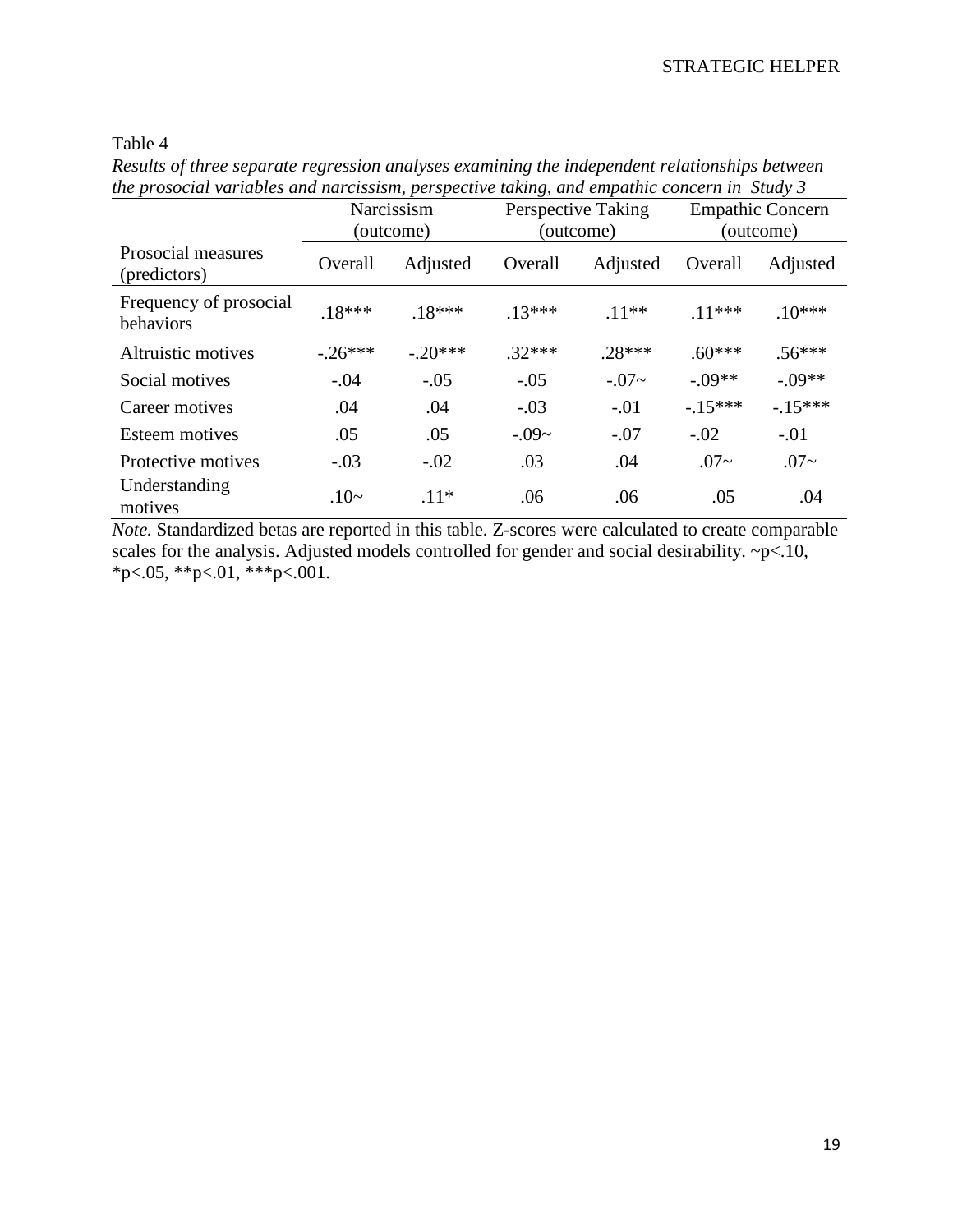

*Figure 1.* Narcissism scores dependent on participants' responses to the "ice bucket challenge" in Study 1.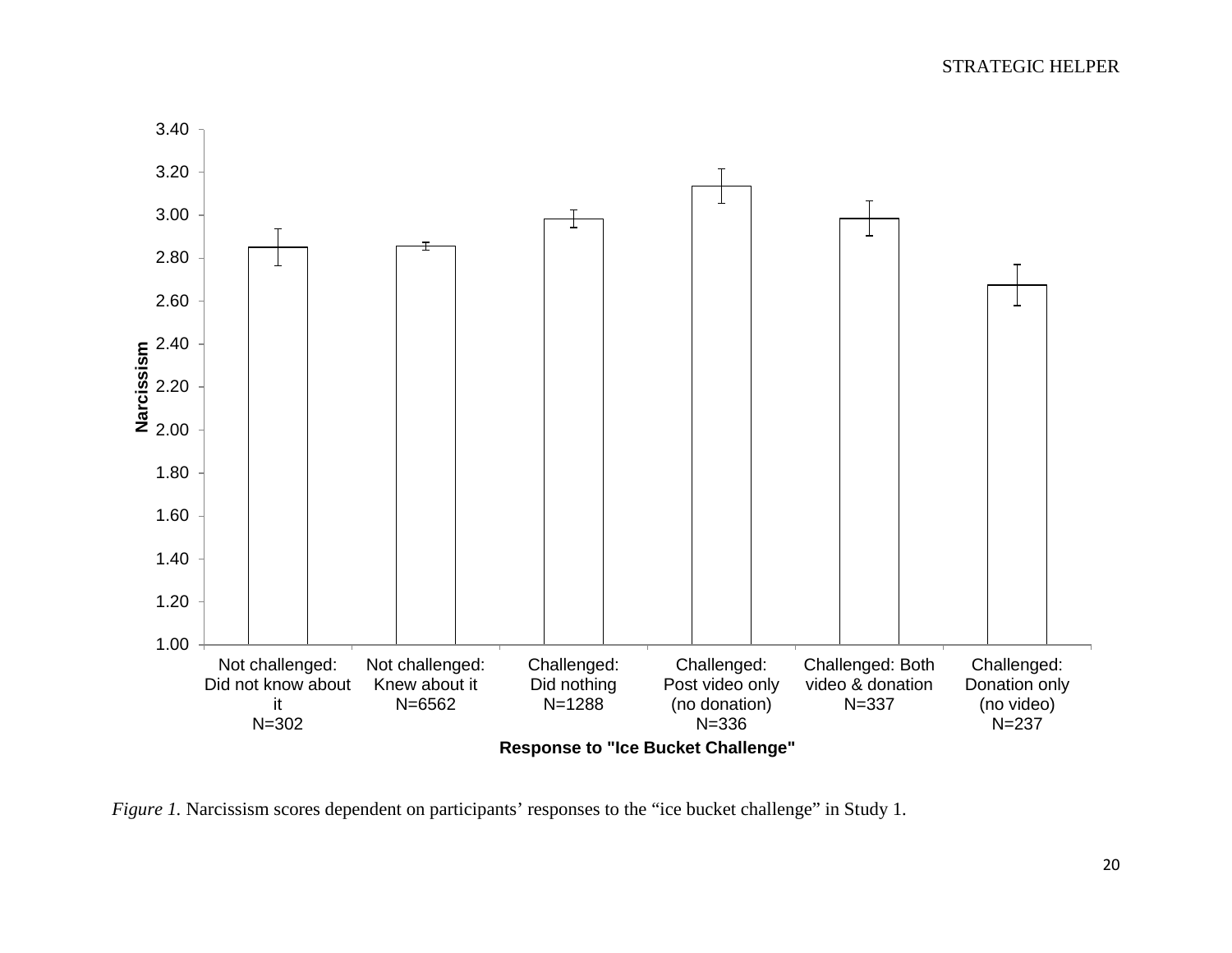Compliance with Ethical Standards:

Funding: This project was supported by grants from the John Templeton Foundation (#47993 and 57942) and Wake Forest University, The Character Project.

Ethical approval: All procedures performed in studies involving human participants were in accordance with the ethical standards of the institutional and/or national research committee and with the 1964 Helsinki declaration and its later amendments or comparable ethical standards.

Informed consent: Informed consent was obtained from all individual participants included in Studies 2 and 3. Study 1 was an exempt study that relied on an existing de-identified dataset.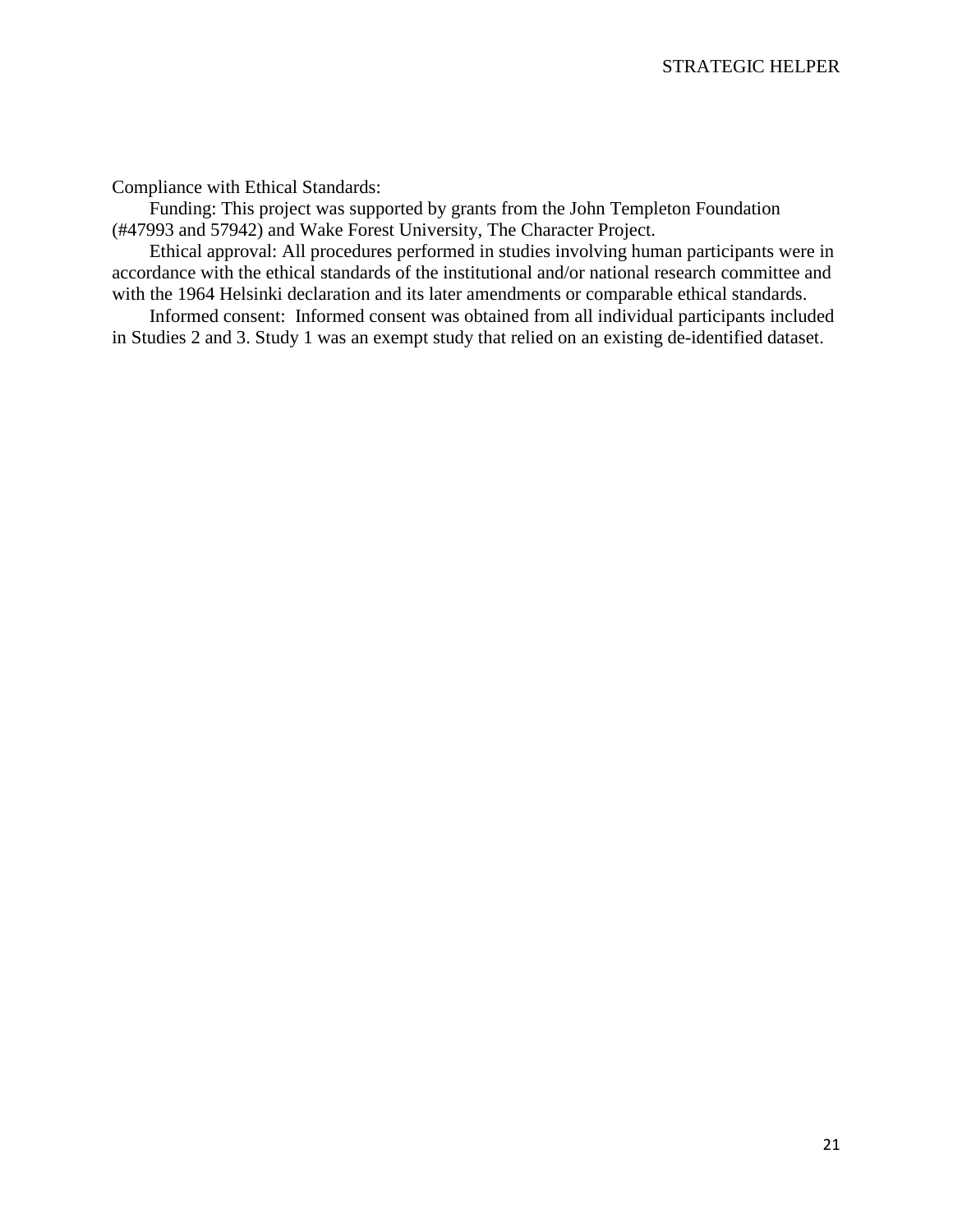## **References**

- <span id="page-21-12"></span>Ames, D. R., Rose, P., & Anderson, C. P. (2006). The NPI-16 as a short measure of narcissism. *Journal of Research in Personality, 40*(4), 440-450. doi: 10.1016/j.jrp.2005.03.002
- <span id="page-21-15"></span>Arble, E. P. (2008). *Evaluating the psychometric properties of the hypersensitive narcissism scale: Implications for the distinction of covert and overt narcissism.* (Master of Science), Eastern Michigan University, Ypsilanti, MI.
- <span id="page-21-1"></span>Batson, C. D. (2011). *Altruism in humans*: Oxford University Press.
- <span id="page-21-0"></span>Batson, C. D., & Powell, A. (2003). Altruism and prosocial behavior. In T. Millon & M. Lerner (Eds.), *Handbook of Psychology. Personality and Social Psychology* (Vol. Vol. 5). Hoboken, NJ: John Wiley & Sons, Inc.
- <span id="page-21-10"></span>Borman, W. C., Penner, L. A., Allen, T. D., & Motowidlo, S. J. (2001). Personality predictors of citizenship performance. *International Journal of Selection and Assessment, 9*(1‐2), 52- 69.
- <span id="page-21-7"></span>Brunell, A. B., Davis, M. S., Schley, D. R., Eng, A. L., van Dulmen, M. H. M., Wester, K. L., & Flannery, D. J. (2013). A new measure of interpersonal exploitativeness. *Frontiers in psychology, 4*. doi: 299
- 10.3389/fpsyg.2013.00299
- <span id="page-21-5"></span>Brunell, A. B., Tumblin, L., & Buelow, M. T. (2014). Narcissism and the Motivation to Engage in Volunteerism. *Current Psychology, 33*(3), 365-376.
- <span id="page-21-4"></span>Bushman, B. J., & Baumeister, R. F. (1998). Threatened Egotism, Narcissism, Self-Esteem, and Direct and Displaced Aggression: Does Self-Love or Self-Hate Lead to Violence? *Journal of Personality and Social Psychology, 75*(1), 219-229.
- <span id="page-21-8"></span>Campbell, W. K., Bush, C. P., Brunell, A. B., & Shelton, J. (2005). Understanding the Social Costs of Narcissism: The Case of the Tragedy of the Commons. *Personality and Social Psychology Bulletin, 31*(10), 1358-1368. doi: 10.1177/0146167205274855
- <span id="page-21-3"></span>Campbell, W. K., & Foster, C. A. (2002). Narcissism and Commitment in Romantic Relationships: An Investment Model Analysis. *Personality and Social Psychology Bulletin, 28*(4), 484-495. doi: 10.1177/0146167202287006
- <span id="page-21-14"></span>Campbell, W. K., & Foster, J. D. (2007). The narcissistic self: Background, an extended agency model, and ongoing controversies. *The self*, 115-138.
- <span id="page-21-2"></span>Campbell, W. K., Rudich, E. A., & Sedikides, C. (2002). Narcissism, Self-Esteem, and the Positivity of Self-Views: Two Portraits of Self-Love. *Personality and Social Psychology Bulletin, 28*(3), 358-368. doi: 10.1177/0146167202286007
- <span id="page-21-13"></span>Carlo, G., & Randall, B. A. (2002). The development of a measure of prosocial behaviors for late adolescents. *Journal of youth and adolescence, 31*(1), 31-44.
- <span id="page-21-16"></span>Carroll, L. (1989). A comparative study of narcissism, gender, and sex-role orientation among bodybuilders, athletes, and psychology students. *Psychological Reports, 64*(3), 999-1006.
- <span id="page-21-6"></span>Clary, E. G., Snyder, M., Ridge, R. D., Copeland, J., Stukas, A. A., Haugen, J., & Miene, P. (1998). Understanding and Assessing the Motivations of Volunteers: A Functional Approach. *Journal of Personality and Social Psychology, 74*(6), 1516-1530.
- <span id="page-21-9"></span>Davis, M. (1983). Measuring individual differences in empathy: Evidence for a multidimensional approach. *Journal of Personality and Social Psychology, 44*(1), 113-126. doi: 10.1037/0022-3514.44.1.113
- <span id="page-21-11"></span>Davis, M., Hall, J. A., & Meyer, M. (2003). The First Year: Influences on the Satisfaction, Involvement, and Persistence of New Community Volunteers. *Personality and Social Psychology Bulletin, 29*(2), 248-260. doi: 10.1177/0146167202239050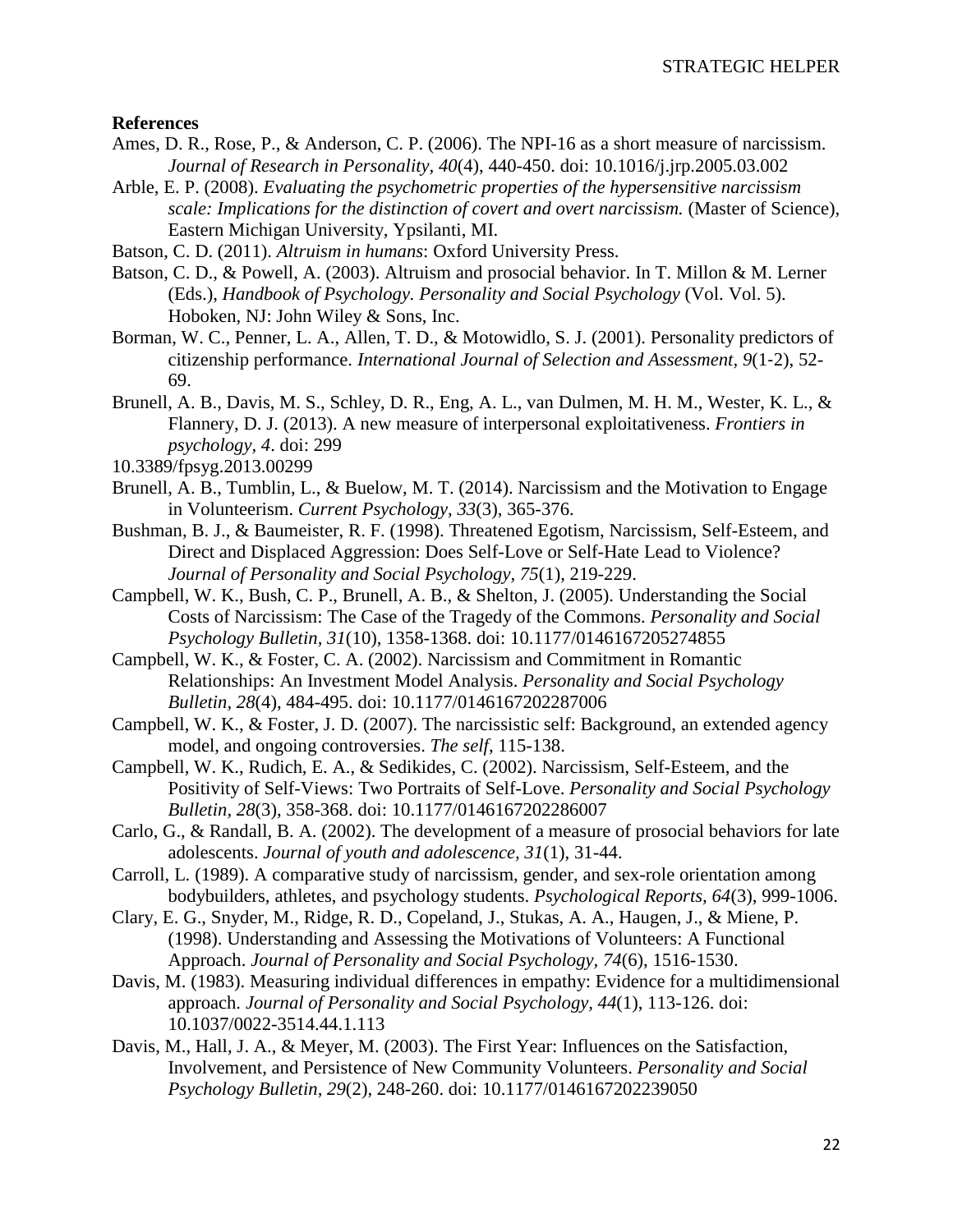- <span id="page-22-8"></span>Eagly, A. H. (2009). The his and hers of prosocial behavior: An examination of the social psychology of gender. *American Psychologist, 64*(8), 644-658.
- <span id="page-22-5"></span>Eberly-Lewis, M. B., & Coetzee, T. M. (2015). Dimensionality in adolescent prosocial tendencies: Individual differences in serving others versus serving the self. *Personality and Individual Differences, 82*, 1-6.
- <span id="page-22-6"></span>Eisenberg, N., & Miller, P. A. (1987). The relation of empathy to prosocial and related behaviors. *Psychological Bulletin, 101*(1), 91.
- <span id="page-22-11"></span>Facebook.com. (2014). The Ice Bucket Challenge on Facebook (9/7/14) Accessed 8/20/2015 at [http://newsroom.fb.com/news/2014/08/the-ice-bucket-challenge-on-facebook/.](http://newsroom.fb.com/news/2014/08/the-ice-bucket-challenge-on-facebook/)
- <span id="page-22-7"></span>Ferriday, C., Vartanian, O., & Mandel, D. R. (2011). Public but not private ego threat triggers aggression in narcissists. *European Journal of Social Psychology, 41*(5), 564-568.
- <span id="page-22-9"></span>Foster, J. D., Keith Campbell, W., & Twenge, J. M. (2003). Individual differences in narcissism: Inflated self-views across the lifespan and around the world. *Journal of Research in Personality, 37*(6), 469-486.
- <span id="page-22-1"></span>Fukunishi, I., Hattori, M., Nakamura, H., & Nakagawa, T. (1995). Hostility is related to narcissism controlling for social desirability: Studies of college students and patients with myocardial infarction. *Journal of Psychosomatic Research, 39*(2), 215-220.
- <span id="page-22-16"></span>Gebauer, J. E., Sedikides, C., Verplanken, B., & Maio, G. R. (2012). Communal narcissism. *Journal of Personality and Social Psychology, 103*(5), 854.
- <span id="page-22-15"></span>Giacomin, M., & Jordan, C. H. (2014). Down-Regulating Narcissistic Tendencies: Communal Focus Reduces State Narcissism. *Personality and Social Psychology Bulletin, 40*(4), 488- 500. doi: 10.1177/0146167213516635
- <span id="page-22-10"></span>Grühn, D., Rebucal, K., Diehl, M., Lumley, M., & Labouvie-Vief, G. (2008). Empathy across the adult lifespan: Longitudinal and experience-sampling findings. *Emotion, 8*(6), 753.
- <span id="page-22-14"></span>Hendin, H. M., & Cheek, J. M. (1997). Assessing hypersensitive narcissism: A reexamination of Murray's Narcism Scale. *Journal of Research in Personality, 31*(4), 588-599.
- <span id="page-22-4"></span>Kauten, R., & Barry, C. T. (2014). Do you think I'm as kind as I do? The relation of adolescent narcissism with self-and peer-perceptions of prosocial and aggressive behavior. *Personality and Individual Differences, 61*, 69-73.
- <span id="page-22-2"></span>Konrath, S., Bushman, B., & Campbell, W. K. (2006). Attenuating the link between threatened egotism and aggression. *Psychological Science, 17*(11), 995-1001. doi: PSCI1818 [pii]10.1111/j.1467-9280.2006.01818.x
- <span id="page-22-13"></span>Konrath, S., Corneille, O., Bushman, B. J., & Luminet, O. (2014). The relationship between narcissistic exploitativeness, dispositional empathy, and emotion recognition abilities. *Journal of Nonverbal Behavior, 38*(1), 129-143.
- <span id="page-22-17"></span>Konrath, S., Fuhrel-Forbis, A., Lou, A., & Brown, S. L. (2012). Motives for Volunteering Are Associated with Mortality Risk in Older Adults. *Health Psychology, 31*(1), 87-96.
- <span id="page-22-12"></span>Konrath, S., Meier, B., & Bushman, B. (2014). Development and validation of the Single Item Narcissism Scale (SINS). *PLoS ONE, 9*(8), e103469.
- <span id="page-22-3"></span>Kristofferson, K., White, K., & Peloza, J. (2014). The nature of slacktivism: How the social observability of an initial act of token support affects subsequent prosocial action. *Journal of Consumer Research, 40*(6), 1149-1166.
- <span id="page-22-0"></span>Miller, J. D., & Campbell, W. K. (2008). Comparing Clinical and Social-Personality Conceptualizations of Narcissism. *Journal of Personality, 76*(3), 449-476.